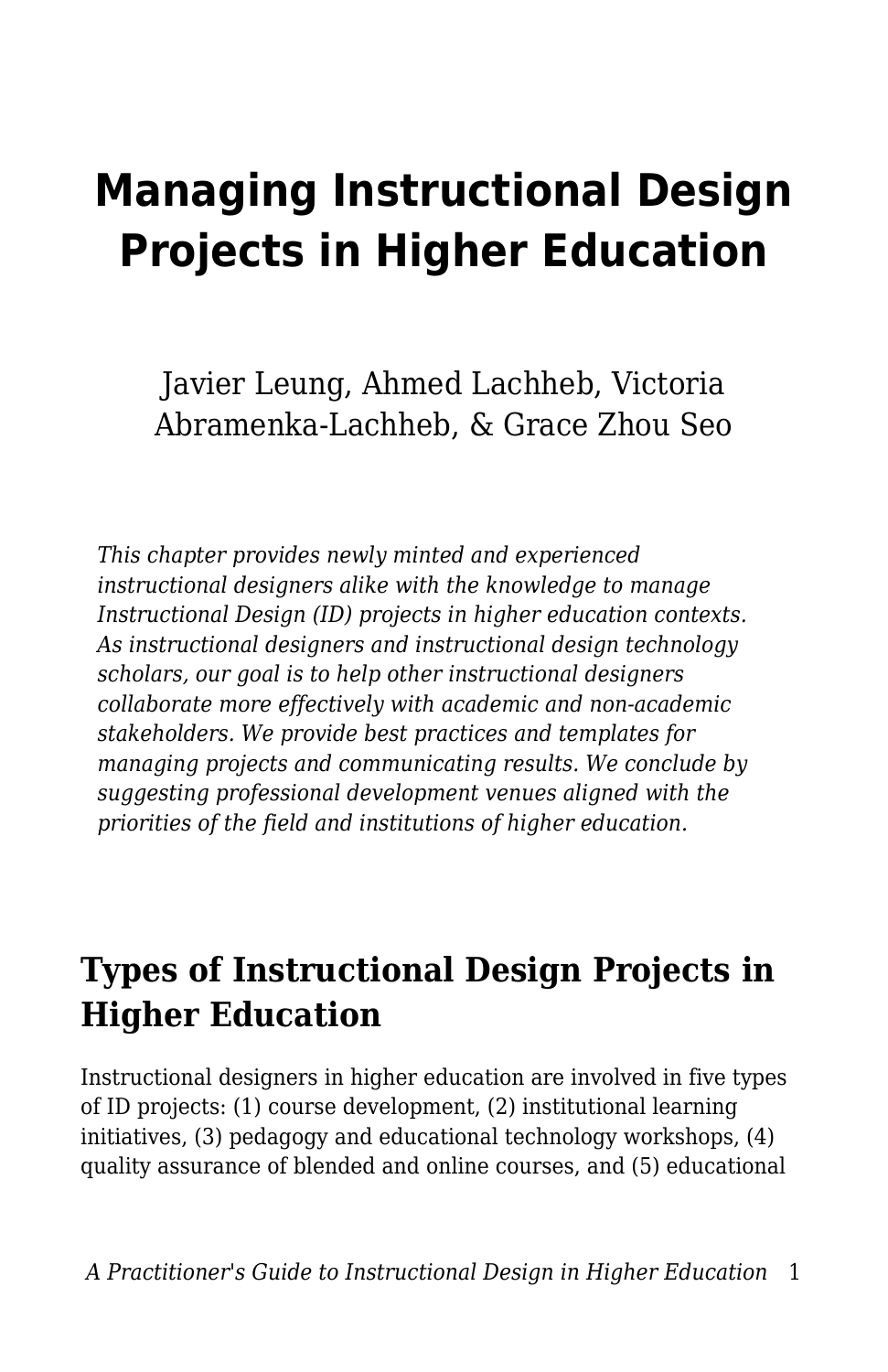technology, pedagogy, and accessibility support. In the next five sections, we elaborate on these types of ID projects to emphasize the need for project management skills in ID practice (i.e., the sixth(6) section).

### **1. Course Development**

The first type of ID project is course development. Instructional designers' primary role is to collaborate with faculty members on developing new courses and redesigning existing courses that meet quality assurance standards. Instructional designers also collaborate with other stakeholders in selecting and implementing educational technologies and pedagogical approaches to online, hybrid, face-toface, and web-enhanced courses. Regardless of the instructional design team's composition, instructional designers rely on consistent processes for different instructional development types with quality assurance in mind. The typical types of course development include creating new course offerings, redesigning current courses, and enhancing in-person courses with educational technology. Full-time faculty may receive a stipend to develop brand-new courses in collaboration with instructional designers. Instructional designers are responsible for guiding the course development process from the initial meeting to the final quality assurance criteria based on established rubrics/guidelines.

Throughout the course development process, instructional designers are responsible for facilitating the course development process while ensuring that all quality assurance elements are present (e.g., Universal Design, Community of Inquiry, instructional alignment, technology requirements, and accessibility). Quality assurance rubrics (e.g., Quality Matters, Blackboard Exemplary Course Rubric, or tailored rubric by the institution) come from research-based evidence that specifies mandatory requirements for all courses to support student learning.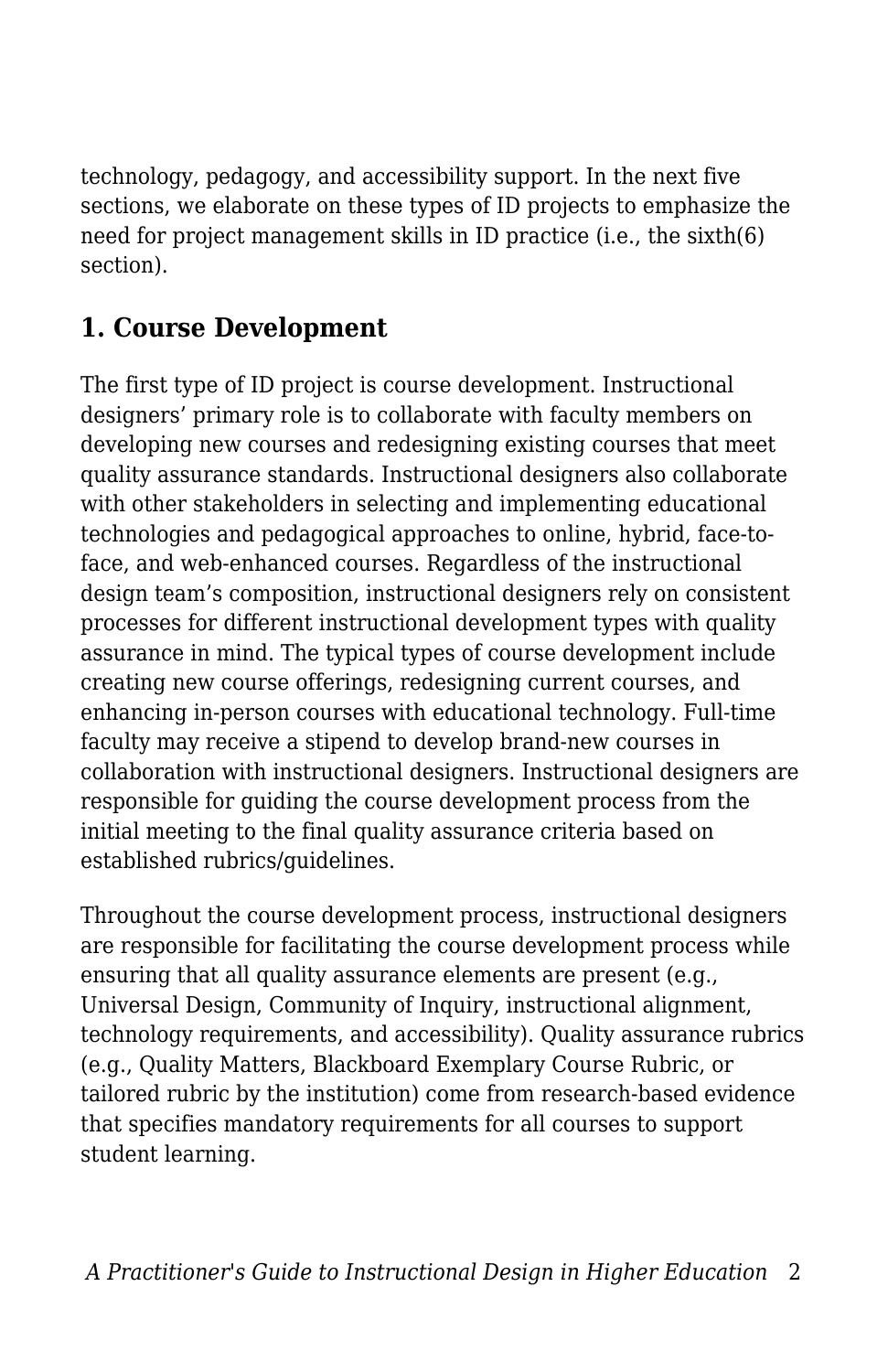### **2. Institutional Learning Initiatives**

The second type of ID project involves leading or supporting learning initiatives at institutions of higher education. While these learning initiatives are different across institutions, Instructional designers participate in several projects that support pedagogical outcomes and educational technology practices. For a better perspective on the trends of teaching and learning in higher education worldwide, instructional designers should familiarize themselves with trends in five categories (i.e., social, technological, economic, higher education and political) as described in the Horizon Report (EDUCAUSE, 2021).

For example, instructional designers can support faculty in experiential learning, civic engagement, service-learning, microlearning, flipped classrooms, game-based learning, adaptive learning, and undergraduate research for pedagogical practices. For technology practices, instructional designers can provide faculty support with Open Educational Resources (OERs), mobile learning, immersive learning experiences, video conferencing tools for collaboration, proctoring platforms, content curation, authoring tools, and learning analytics to support student outcomes.

### **3. Pedagogy and Educational Technology Workshops**

Even though public higher education institutions face reduced state funds every year, institutions rely on student enrollment numbers and grants to support their academic and research operations. For this particular reason, pedagogy and technology choices need to be effective and aligned with institutional priorities. Technology integration frameworks and taxonomies help instructional designers and institutional stakeholders assess the impact of educational technology. Well-known technology integration frameworks include: Technology Acceptance Model (TAM) (Davis et al., 1989); Replacement, Amplification, and Transformation (RAT) (Hughes et al., 2006); Substitution, Augmentation, Modification, and Redefinition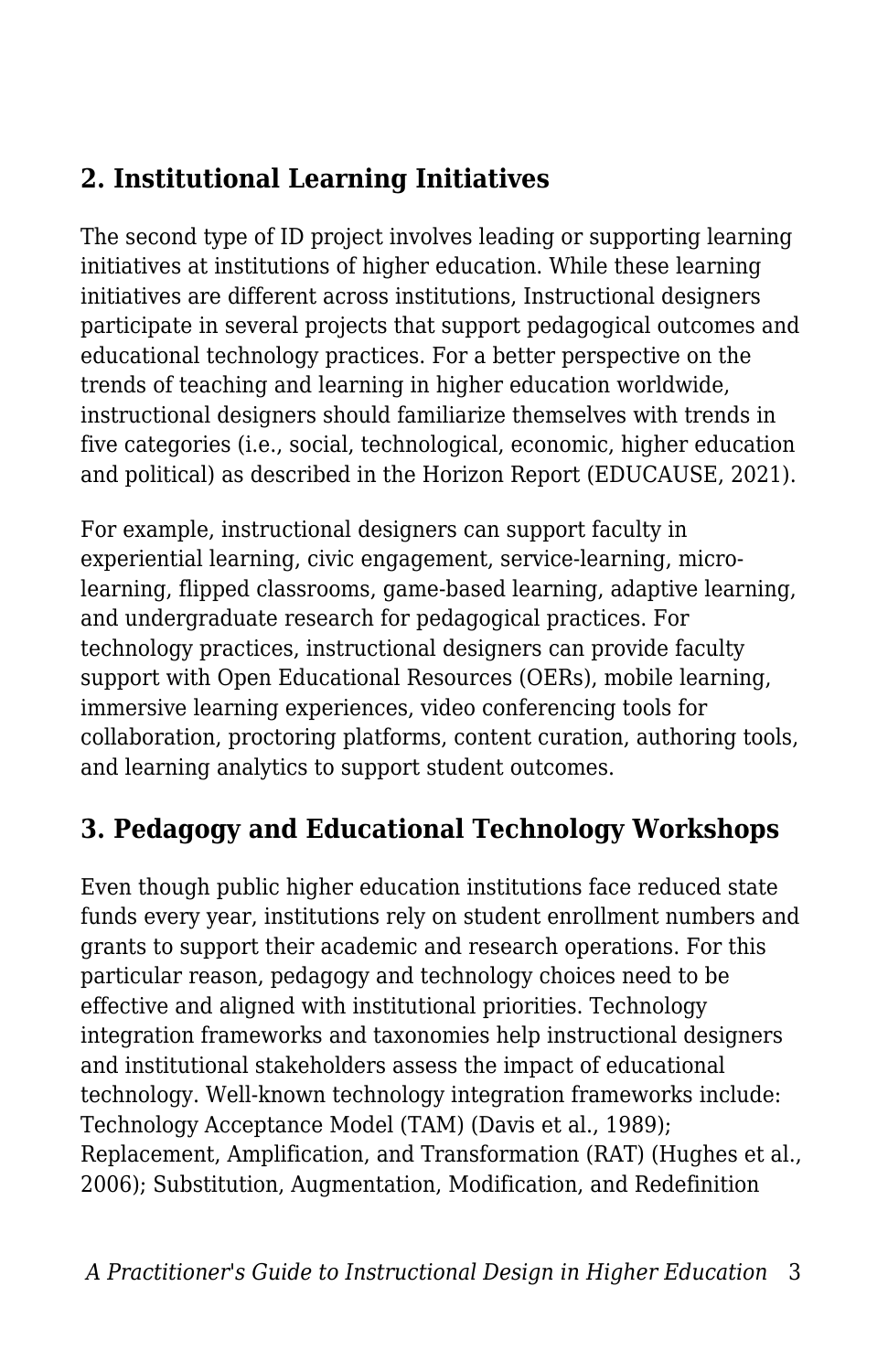(SAMR) (Puentedura, 2013); and Technology Integration Matrix (TIM) (Florida Center for Instructional Technology, 2005).

### **4. Quality Assurance of Online and Blended Courses**

Each institution is different in their implementation of course development and quality procedures. Quality assurance checks can be either informal or formal. In informal quality assurance , instructional designers generally check one or two aspects of online and hybrid courses based on rubrics. For example, instructional designers may check if all institutional policies and technical support information are present in online courses for a given program. In formal quality assurance checks, instructional designers are responsible for implementing quality assurance throughout the course development process. For example, using the Quality Matters Higher Education rubric informs all design aspects of a course and evaluates the course design upon completion.

### **5. Educational Technology, Pedagogical, and Accessibility Support**

Instructional designers possess project management skills necessary to support stakeholders in educational technology, pedagogy, and accessibility. Depending on the reporting and structure, instructional designers may be designated liaisons for specific educational technology and accessibility resources. instructional designers may also answer questions about Learning Management Systems (LMSs) (e.g., using new instructional technology tools) and make instructional materials accessible. Regardless of the delivery format (e.g., face-toface, hybrid, fully online, or blended courses), it is crucial that instructional designers help create learning environments that are inclusive and responsive to students' diverse needs. Ensuring accessibility of learning materials and resources is a crucial step in creating equitable and inclusive learning environments. To do so, instructional designers reference resources that explain how to create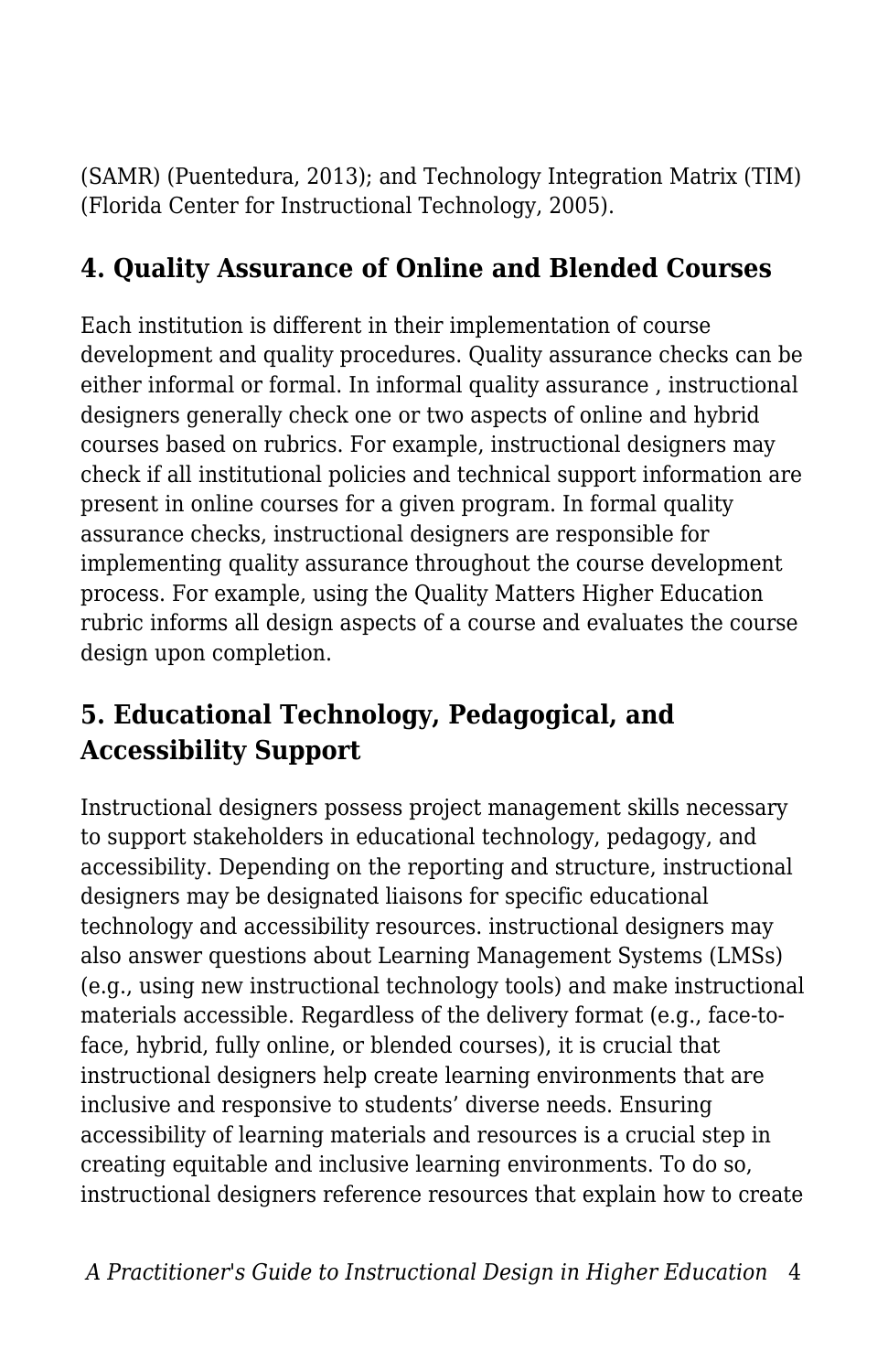accessible content. Below is a summary of the fundamental principles based on the recommendations provided by the ADA (Americans with Disabilities Act), Quality Matters rubrics, and the Universal Design for Learning principles (CAST, 2010; Quality Matters, 2021; Rabidoux, S., & Rottmann, 2017) that should be considered when designing courses, especially online courses:

● Images that are part of course content, including graphs and charts, should include descriptions. It can be done by providing descriptions in a separate document or providing descriptions using the alternative text feature embedded in the course LMS/development tool.

● It is important to use the appropriate hierarchy of different header levels (e.g., Heading 1, Heading 2, Heading 3, etc.) in documents provided as learning materials, such as a course syllabus and course web pages. Doing so ensures that learners with accessibility needs can easily navigate through documents or a particular course site.

● Considering the appropriate contrast of text and the background color is important to ensure usability and readability: The stronger the contrast, the better readability.

● Audio and video materials should be provided with written transcripts. Audio should be of good quality in both audio and video materials. Videos should be close-captioned and ensure closed captions provide accurate information of what is shown in the video. In addition, it is good practice to provide students with alternative ways to interact with the learning material such as providing accessible documents of lecture slides (e.g., accessible PDF files).

● Learning materials, such as Word or PDF documents, should be searchable, meaning that learners should be able to search for specific terms, words, or phrases within a document. Additionally, images that are part of the content, such as charts or graphs, should be described and tagged. In addition, it is important to make sure files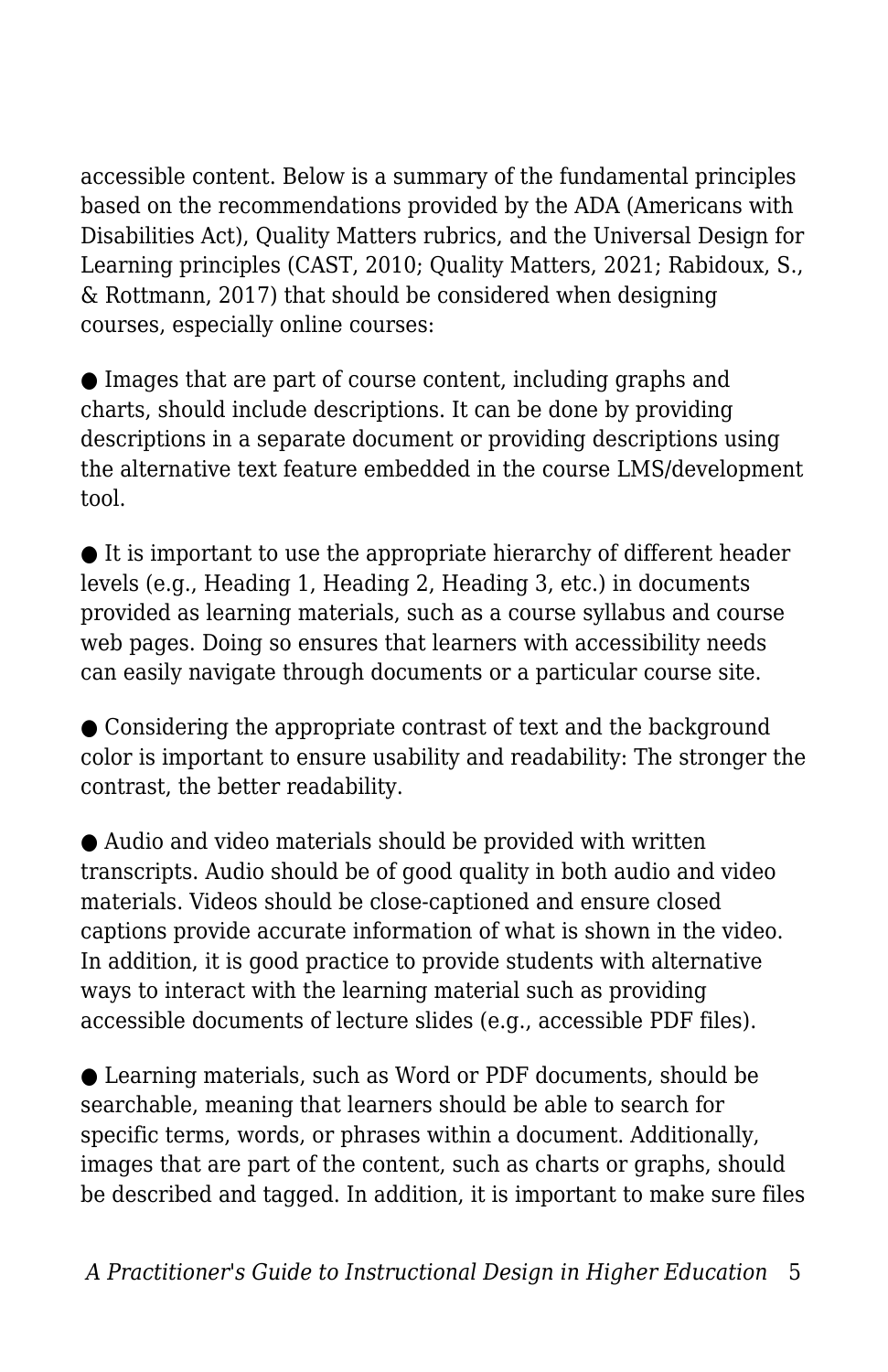contain the full file extension (e.g., .doc or .docx for Word files, .pdf for PDF files, .ppt or .pptx for PowerPoint files).

● Learning content should be presented clearly and logically so that learners can organize their knowledge and material in coherent mental structures. Learning activities should provide learners with options that allow them to demonstrate their knowledge and skill to their best ability. For instance, students could be given options on how to participate in introductory discussions such as writing a post or recording a short introductory video.

Below is a list of useful resources that Instructional Designers can refer to when ensuring accessibility of courses. Such resources include:

● [Making your Word documents accessible to people with disabilities](http://bit.ly/3ux0pO2) [provided by Microsoft](http://bit.ly/3ux0pO2)

- [Creating accessible PDFs by Adobe](http://adobe.ly/37Cgd8k)
- [Universal Design for Learning \(UDL\) Web Accessibility guidelines](http://bit.ly/37xCunJ)

● [Web Content Accessibility Guidelines \(WCAG\)](https://www.w3.org/WAI/standards-guidelines/wcag)

● Some learning management systems (LMSs) have accessibility checkers. In addition, the following free online resources can be useful when checking course pages for accessibility: [Test with Wave](https://webaim.org/resources/evalquickref/#wave) and [Contrast Checker](https://webaim.org/resources/contrastchecker/)

### **6. Project Management for Different ID Projects**

Project management is an essential skill for instructional designers to handle the above-mentioned types of ID projects effectively. According to the Project Management Institute (PMI, 2004) "Project management is the application of knowledge, skills, tools, and techniques to project activities to meet the project requirements''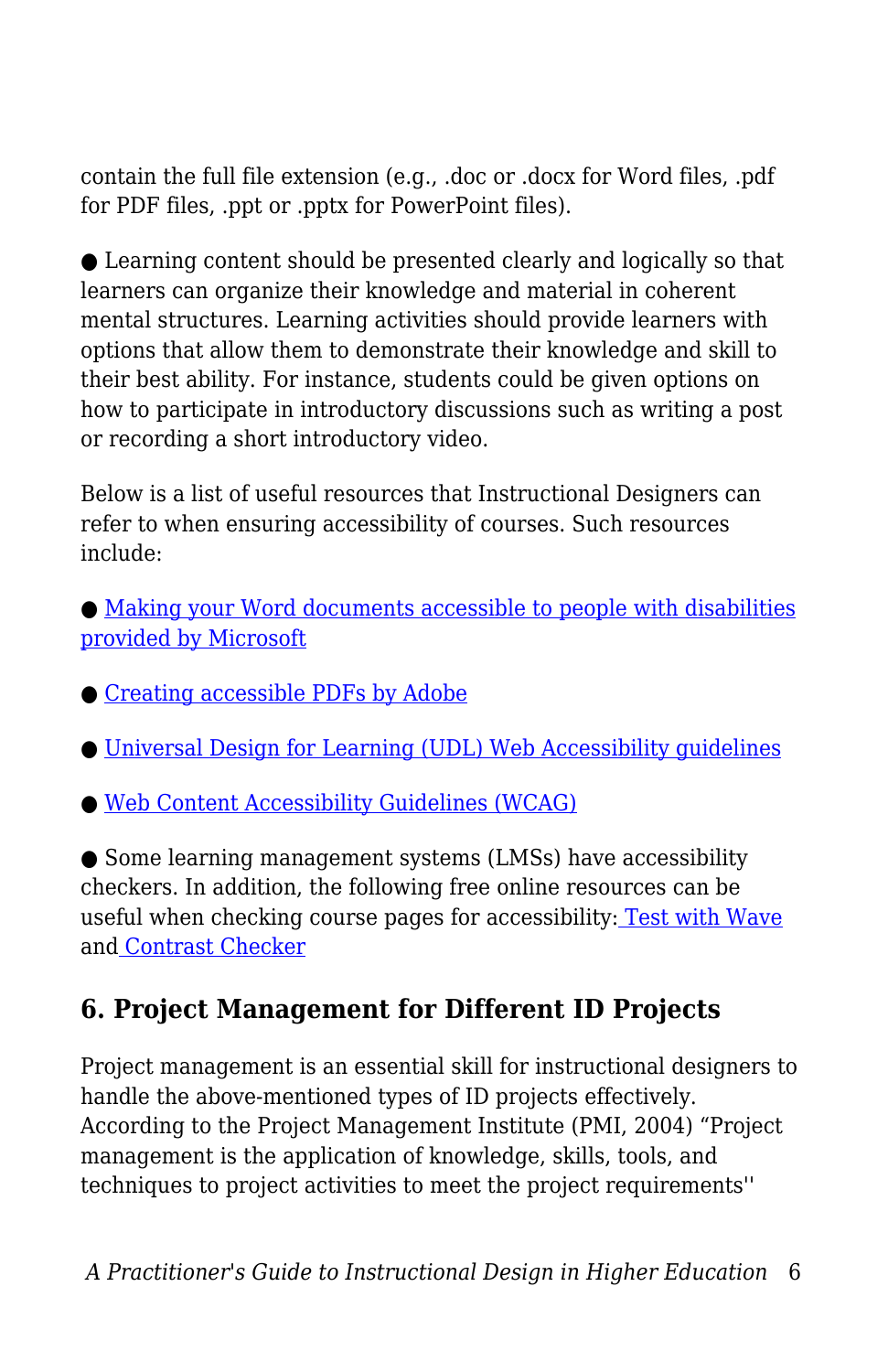(para. 5). Regardless of the organizational culture and type of ID project, Thamhain (1991) states that instructional designers must have three qualities: (1) interpersonal skills, (2) technical expertise, and (3) administrative skills. Interpersonal skills refer to skills related to providing direction, communicating, and dealing with stakeholders. Instructional designers bring a robust technical skill set that enables them to manage the technical aspects of projects and translate project requirements to stakeholders with varying degrees of understanding of technical knowledge. In terms of administrative skills, instructional designers must be able to organize, track, communicate, and oversee projects' progress at different stages.

Instructional Design Project Management (IDPM) models incorporate elements of project management and the ID process to guide projects through the project management lifecycle of (1) initiating, (2) planning, (3) executing, (4) monitoring and controlling, and (5) closing. Greer (1992) created the 10-step ID project management model that guides instructional development. The first two steps of the project planning phase include project scope definition and project organization. The next five steps include information gathering, blueprint development, draft material creation, draft material testing, and master materials production in the instructional development phase. The follow-up phase focuses on three steps related to the production, distribution, and evaluation of instructional materials.

Gentry (1994) created the instructional project development and management model with eight processes that embed project management within the ID process. In Gentry's IDPM model, ID processes (i.e., production, design, adoption, needs assessment, evaluation, operation, installation, and prototyping) are interrelated steps that are sustained by six supporting components (i.e., management, facilities, personnel, resource acquisition and allocation, information handling, and communication). While supporting components are interdependent and interrelated to ID processes,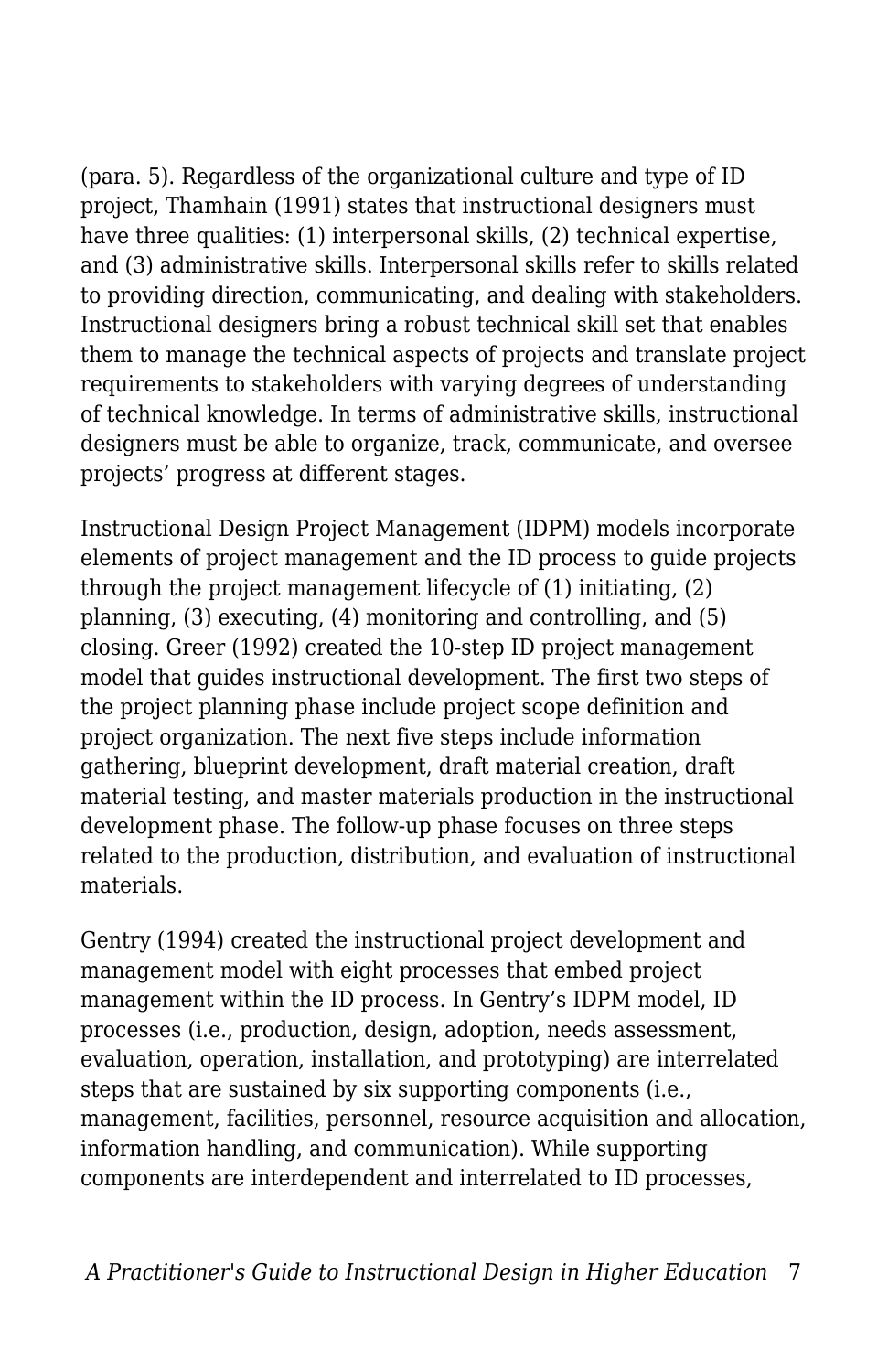executing project management processes efficiently is essential in the instructional design process.

Yang et al. (1995) used project management principles in software engineering to create a procedural workflow that describes the type of production activity in three phases: analysis, development, and evaluation. The analysis stage involves analyzing goals, learners, and resources. The development stage consists of constructing content, selecting strategies, materials, media, settings, and design measurements. The evaluation stage requires the implementation and pilot testing of instructional solutions.

## **Instructional Designers and Work Environments**

Academia provides a diversity of work environments in which instructional designers perform their daily duties and take on new learning initiatives. Instructional designers' work environment defines the effectiveness and capacity for leading and collaborating with academic and non-academic departments on instructional design and technology-related projects. In short, instructional designers' work environment characterizes their capacity to manage projects. The most common types of higher education work environments that instructional designers work in are: (1) Centralized instructional design units (serving all universities' schools, colleges and departments), (2) Decentralized instructional design units (dedicated to schools, colleges, and departments), and (3) A mix of decentralized and centralized instructional design units. In all three types of work environments, instructional designers work in academic reporting lines (i.e., their role is placed in an organizational chart with the Dean, Provost or Academic Vice President on the top) or in nonacademic staff/IT reporting lines (i.e., their role is placed in an organizational chart with a non-academic leader such as Vice President of Information Technology on the top; Drysdale, 2018).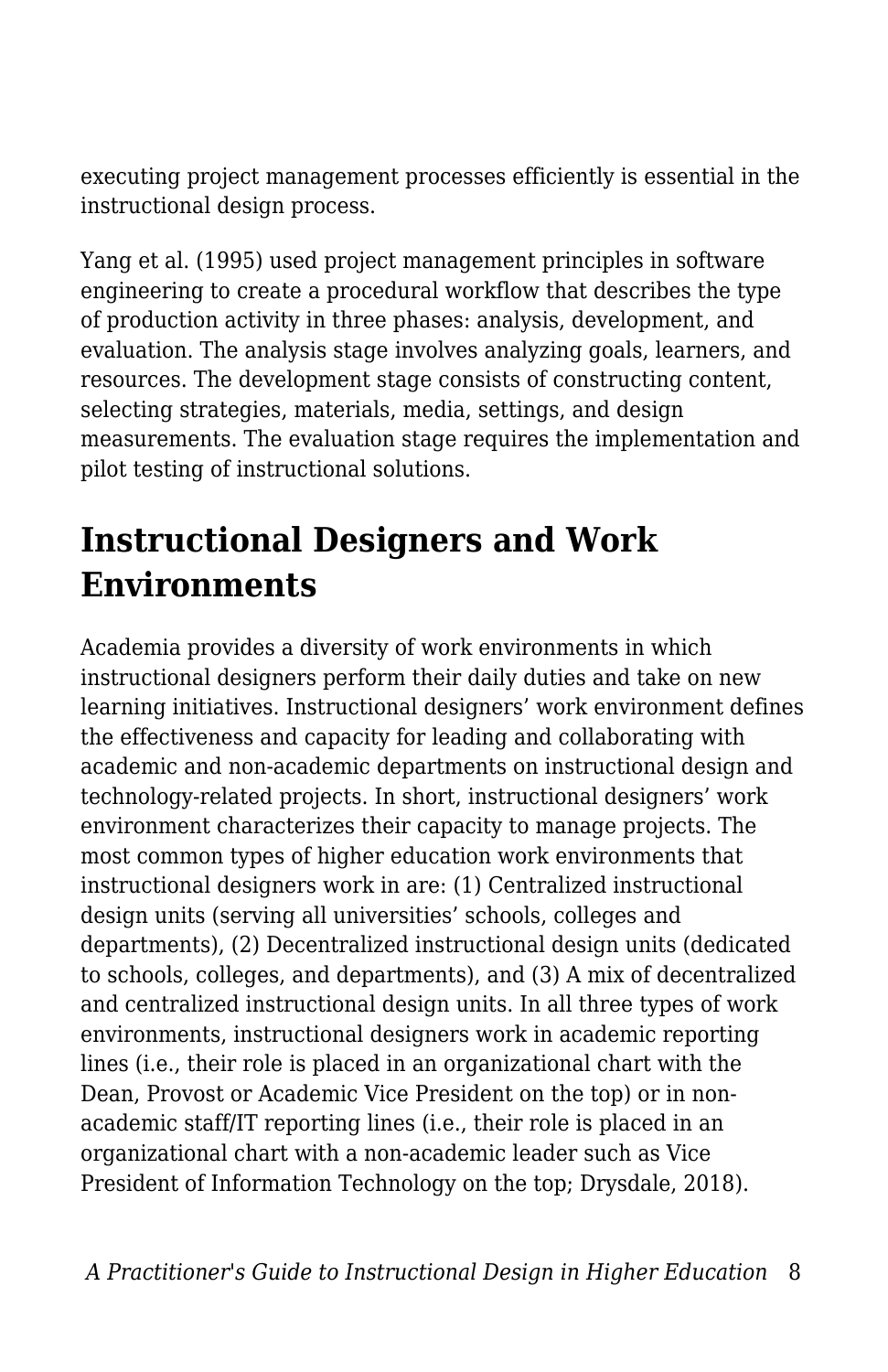Although the volume of projects and management strategies could be different to some extent, based on our experience, we believe that it does not matter whether an instructional designer is working in a centralized or decentralized instructional design unit. We do not think that there is a perfect way to organize instructional design units in higher education or in which instructional designers can manage their projects and perform their duties. Due to the specific and diverse organizational cultures, the institution's size, and the strategic plan each institution has in place to serve its mission, organizing ID units cannot follow a 'one-size-fits all' approach. Additionally, research on this topic is limited (Drysdale, 2018). Therefore, it is not certain as to what an ideal higher education work environment for instructional designers should be.

However, we advocate that instructional designers must work in academic reporting lines in either centralized or decentralized units. Instructional designers are as equally important as other academic staff and faculty and should be given the same resources, professional positions, and respect to manage their projects in a rigorous manner. Instructional designers – trained professionally as instructional designers – have received (and continue to receive) training to design learning and performance improvement in diverse contexts. They are trained in learning/educational psychology, ID theory, curriculum development, media design, applied research, educational and humanperformance technology, project management, and many other aspects that qualify them to be academic staff or faculty members. Central to their role, instructional designers collaborate with other academic staff and faculty to manage their projects effectively. In this case, placing instructional designers in a non-academic reporting line will most likely provide limited opportunities for collaboration and mutual respect – a challenging factor for instructional designers to manage their projects. For example, an instructional designer working within an IT unit in a non-academic reporting line will most likely be perceived and approached by faculty as tech support staff. This instructional designer will not be given a role in making design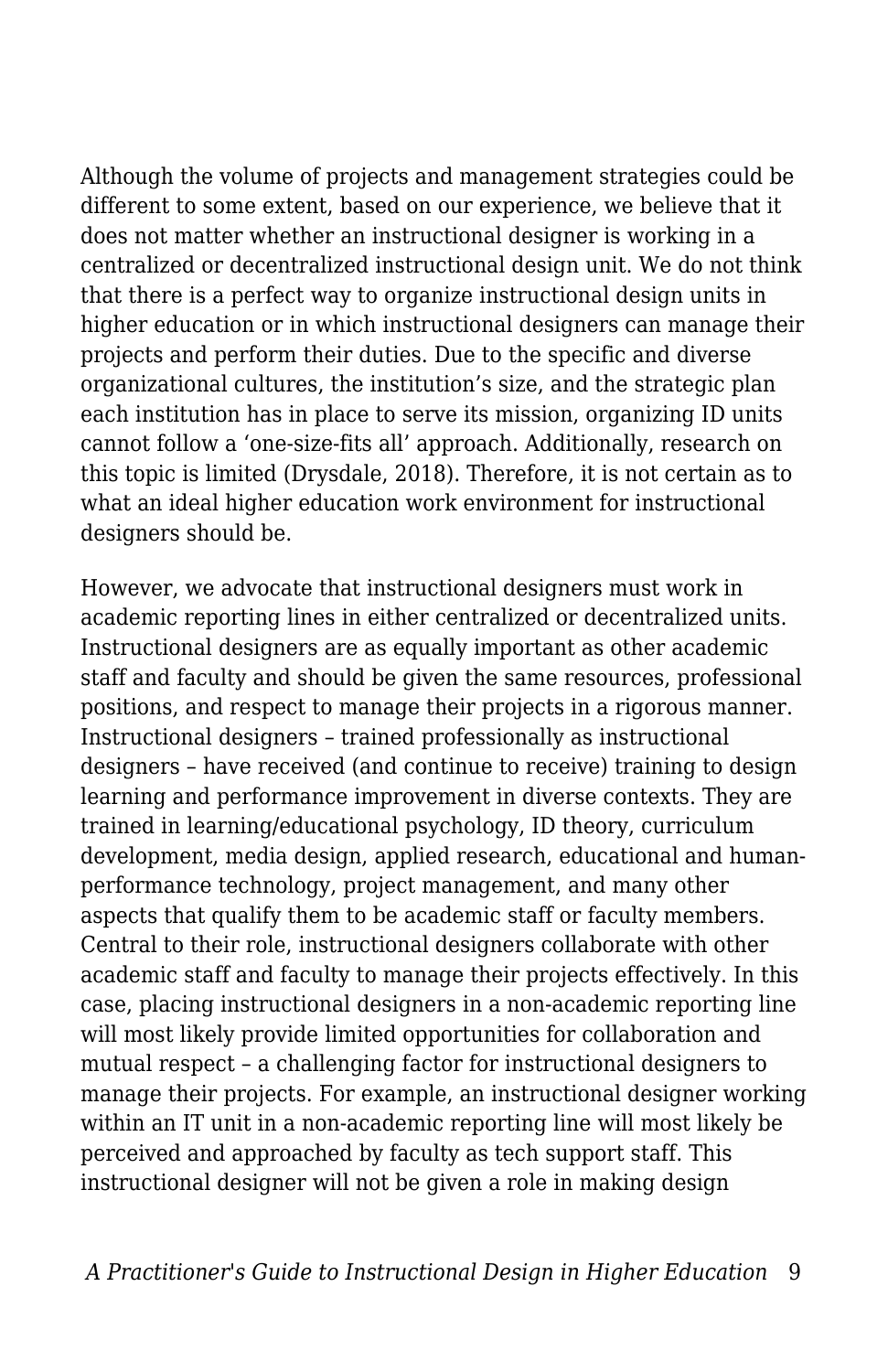decisions on course design and delivery that can prevent design failures (Lachheb, 2020). Instructional designers, in this case, will have a limited (if any) role in managing their projects.

Additionally, instructional designers design for learners, not for consumers. Instructional designers working under non-academic reporting lines could be constantly pressured to prioritize efficiency over thoughtful and slow design processes. They will be asked to adopt rapid/cheap processes for course development that mimic product development processes, to prioritize volume of work over quality, and will be constantly judged by metrics that cannot capture the rigorous work they do. An instructional designer working within an academic reporting line usually is well-positioned within the institution to have an active and rigorous role in design for learning. From the initial meeting with a faculty member member to a course launch, evaluation, and iteration, an academic instructional designer acts as the guarantor of design (Nelson & Stolterman, 2012). Instructional designers working in academic reporting lines will have the opportunity to put their training into practice, enrich the learning experiences their institutions offer, and, most importantly, fully utilize their skills to make learning better.

### **Best Practices for Instructional Design Project Management**

During the ID process, Instructional designers need to keep their supervisors updated about their ID projects' progress. The following practices help ensure well-coordinated, effective, and efficient ID project management.

### **1. Clear Communication**

Clear and concise communication, both oral and written, is key for managing ID projects effectively. Such communication occurs at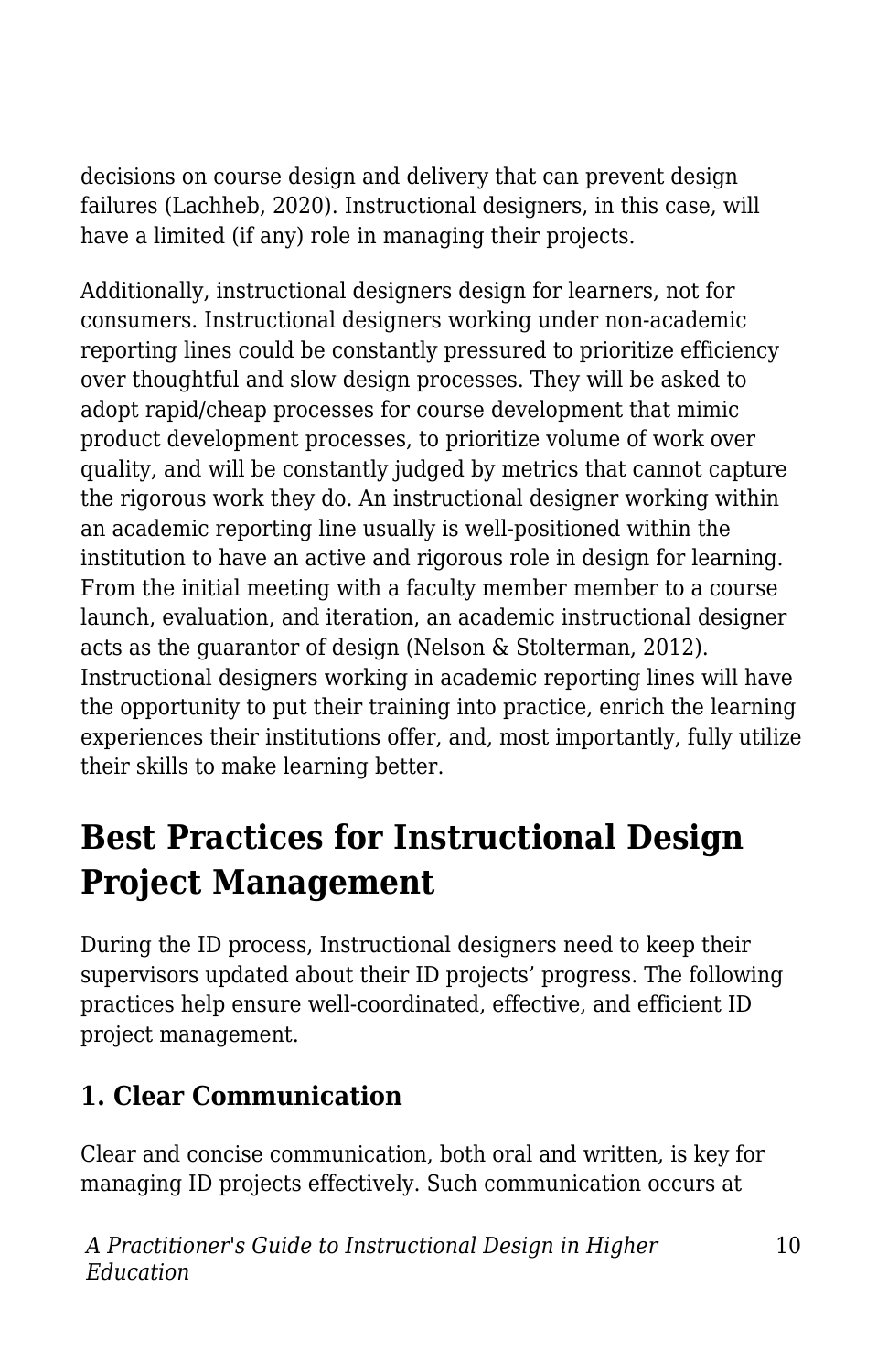different stages. During the first stage, instructional designers usually meet with faculty members for the first time to discuss a course design project (i.e., an overview of the course, its learning outcomes, assessment, and what kind of support faculty members need). It is crucial that instructional designers clearly understand how to best help faculty during the ID process and clearly communicate to faculty members. It is helpful to document key takeaways from the initial meeting which include tasks for instructional designers and/or faculty members to complete, timeline for completing tasks, and further design steps. A communication plan helps instructional designers keep their projects on track and avoid misunderstandings or confusion between instructional designers and faculty members. Additionally, documented meetings with key takeaways makes it easy for Instructional Designers to share progress with supervisors.

During the second stage, instructional designers communicate with faculty members on the course design process's progress and agree on the next design steps. Communication takes place via emails or virtual meetings. It is good practice to keep emails and meetings concise and on task. During the third stage, instructional designers and faculty members are ready to finish designing the course. Instructional designers review the course and identify anything that needs to be added or modified.

### **2. Well-Articulated Project Framing**

It is critical that instructional designers identify the goals and scope of a project from the initial meeting. This is done to ensure that other stakeholders (e.g., faculty members, other instructional designers, supervisors) understand the project's identified goals and scope. One of the best practices is distinguishing among different types of ID projects and levels of support that faculty need. The rationale behind this is to help instructional designers prepare project planning that includes the estimated time for a project's completion.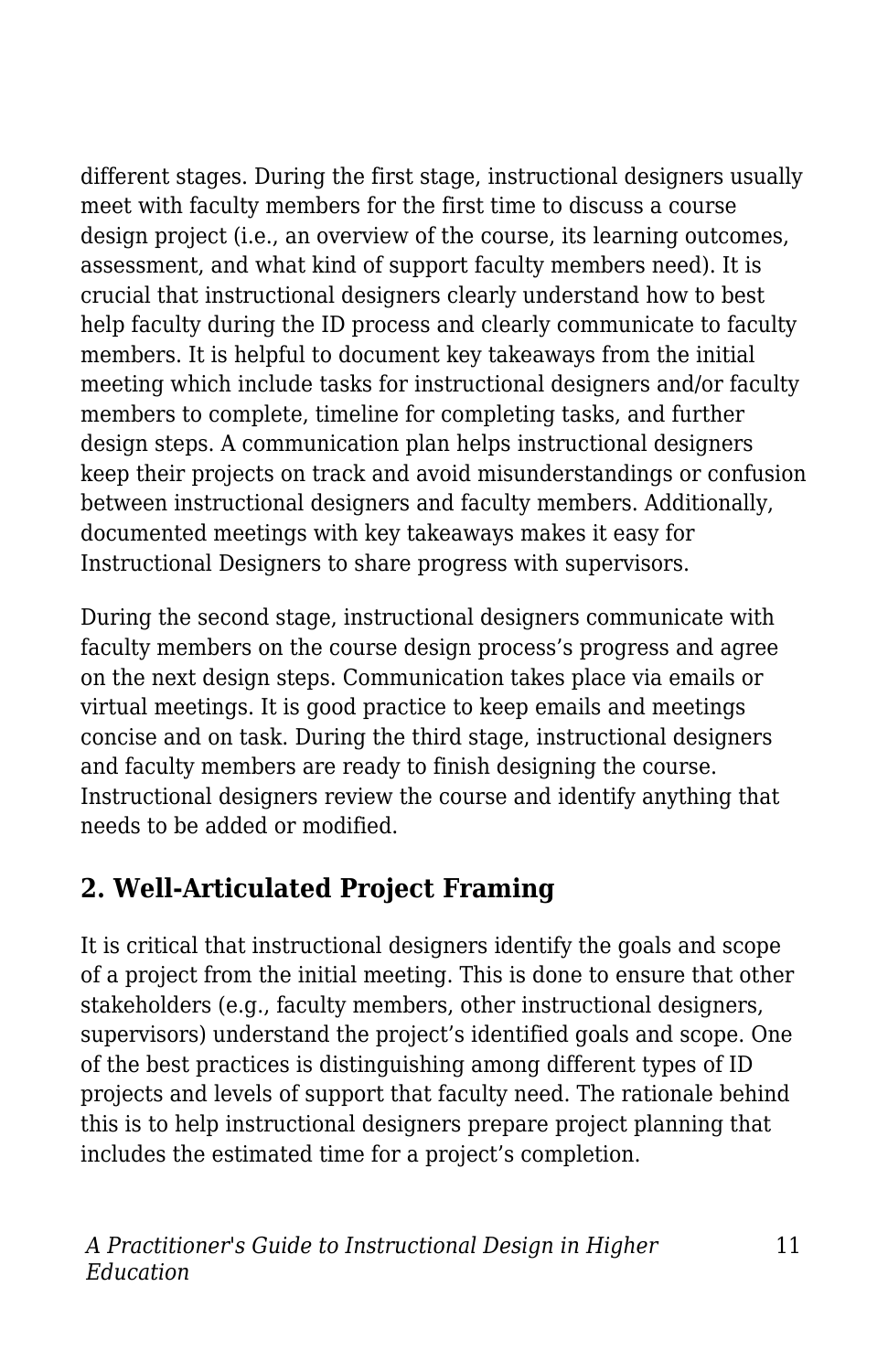One example of different support types is basic ID support, standard ID support, and advanced ID support. Typically, basic ID support includes an ID consultation and resource sharing including a course site template that faculty can reuse. Standard ID support involves building a new course using a template and focusing on the alignment between course content and assessments. Advanced ID support includes facilitating cross-departmental collaboration, creating interactivity and learner engagement activities, using enhanced branding and A/V content, and evaluating and aligning learning outcomes. One useful way to efficiently keep track of different ID projects is to use a web tool for project management, such as Trello, that allows for the use of labels and color codes for different projects (Figure 1).

Figure 1

A Screenshot of a Trello page showing Labels and Color Coding of Different ID Project Types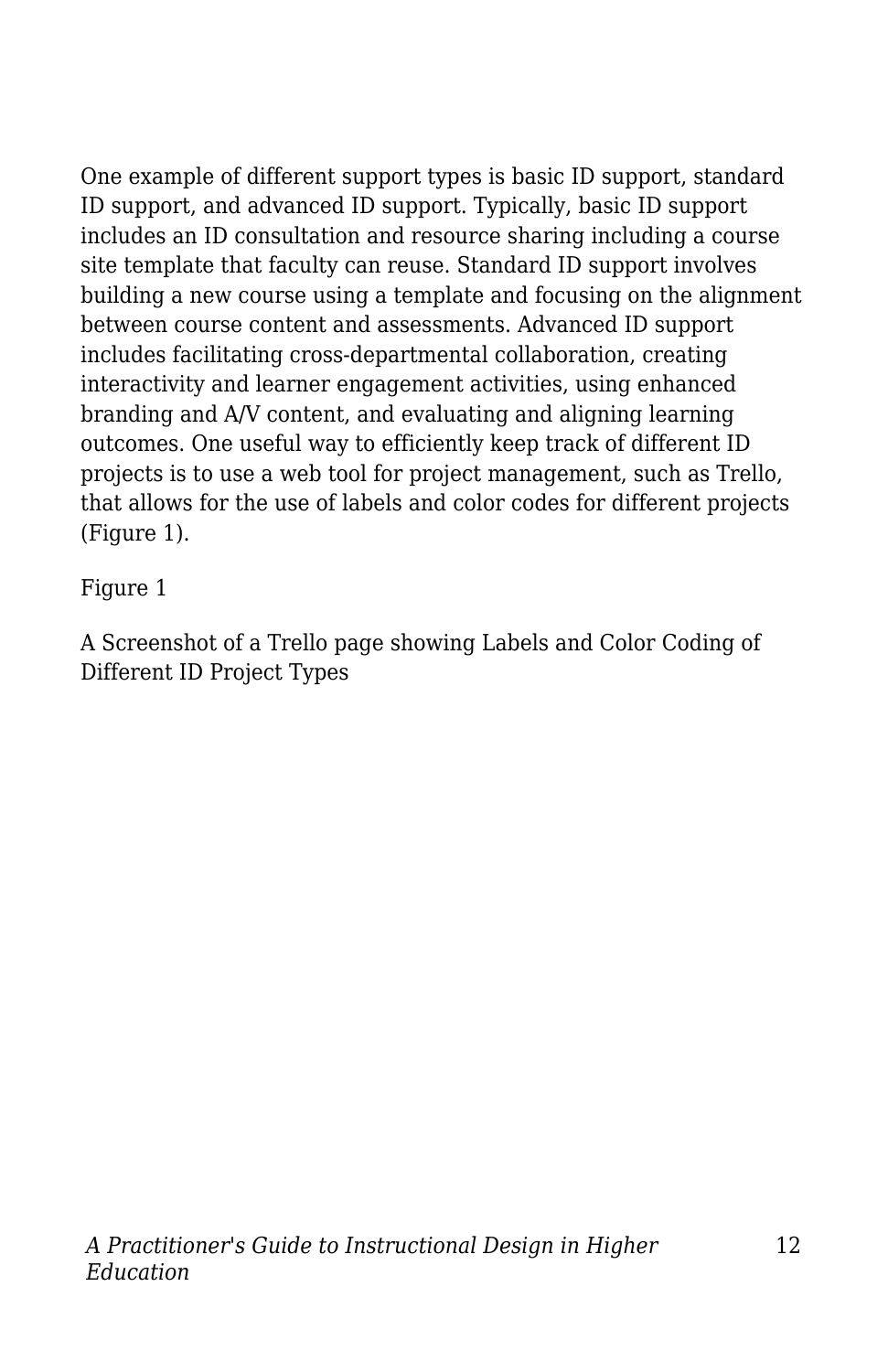

A Screenshot of a Trello page showing Labels and Color Coding of Different ID Project Types

### **3. Progress Tracking**

Proper time management is at the core of ensuring that ID projects are completed in a timely manner. Therefore, instructional designers should find proper tools to keep track of projects. One way to track projects is to create a checklist with an estimated timeline and cross off items as the project progresses. Regardless of the tool, there should be an agreed upon system in place between instructional designers and supervisors to properly track project progress and a mutual understanding of the frequency at which the tool will be updated.

### **4. Project Close-Out and Reflection**

Although there are certain general types of ID projects, each course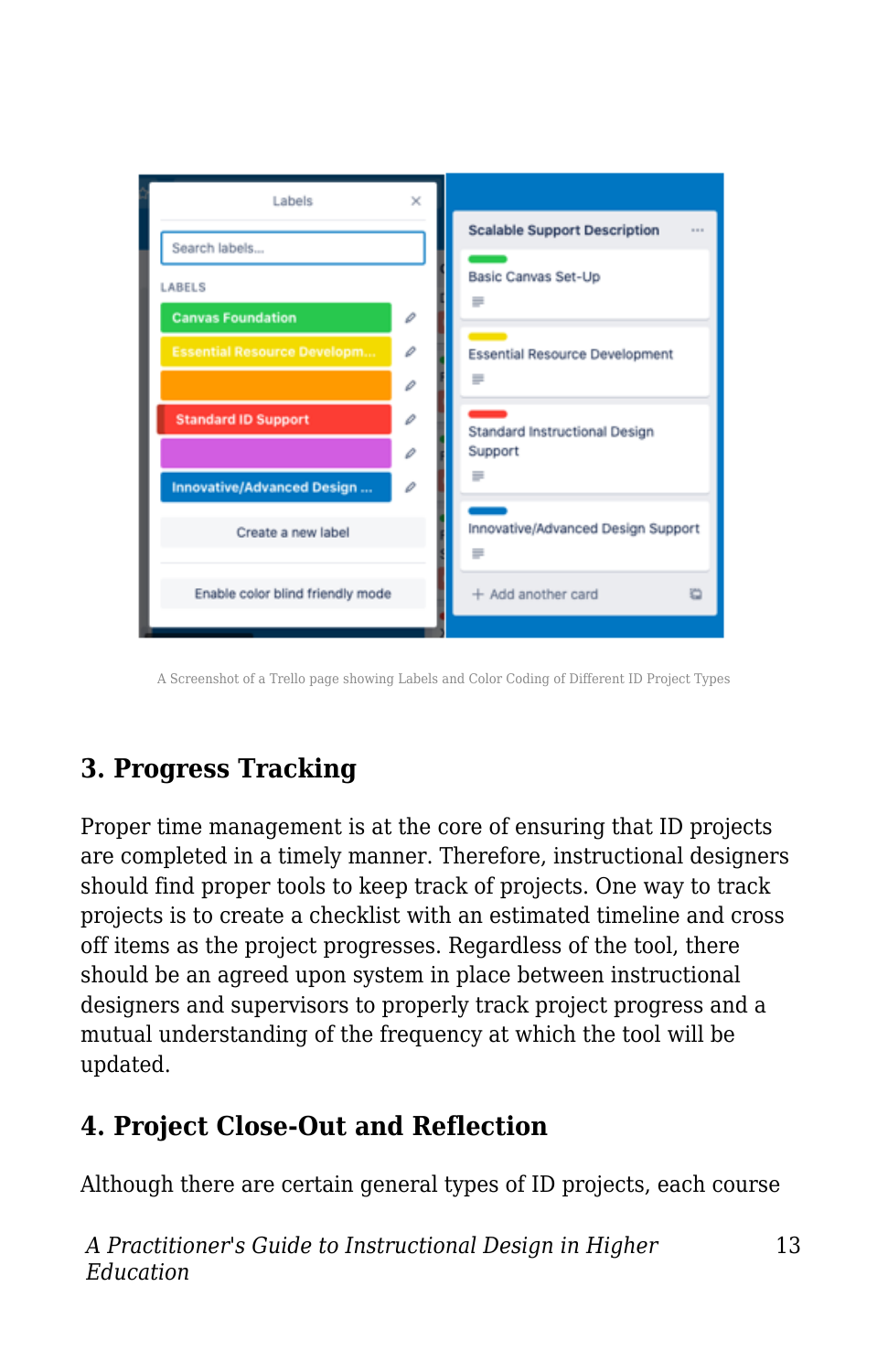design project is unique, and instructional designers always learn something new from each project. It is good practice to create a closeout document upon project completion and to share with faculty. A close-out document would include the name(s) of the instructional designer(s) and faculty, brief information about the project, lessons learned, ideas for the future, and links to project design assets (e.g., a link to a built course site, graphics created for a course site, etc.) The purpose of using this project close-out document is two-fold. First, it is provided to faculty to share key resources to maintain their courses. Second, it serves as a reflection tool for instructional designers (Lachheb & Boling, 2020).

# **Lessons-Learned from Instructional Design Practitioners**

In a survey of instructional designers in higher education by Intentional Futures (2016), the top ten challenges that instructional designers face are the following: (1) lack of faculty buy-in, (2) time, (3) resources, (4) leadership/administration, (5) tools and technology, (6) institutional bureaucracy, (7) awareness, (8) project management, (9) pedagogy, and (10) working with Subject Matter Experts (SMEs). Even though instructional designers may experience these challenges in varying work and reporting structures, we offer five suggestions that enable Instructional Designers to handle their job responsibilities and ID projects effectively.

### **1. Set a Communication Plan**

While instructional designers rely on ID processes to accomplish design and development tasks, ID processes do not account for the preparation of a communication plan to engage with stakeholders. Regardless of the ID process, instructional designers need to allocate time for preparing a communication plan that sets the frequency of communication and project expectations. A communication plan also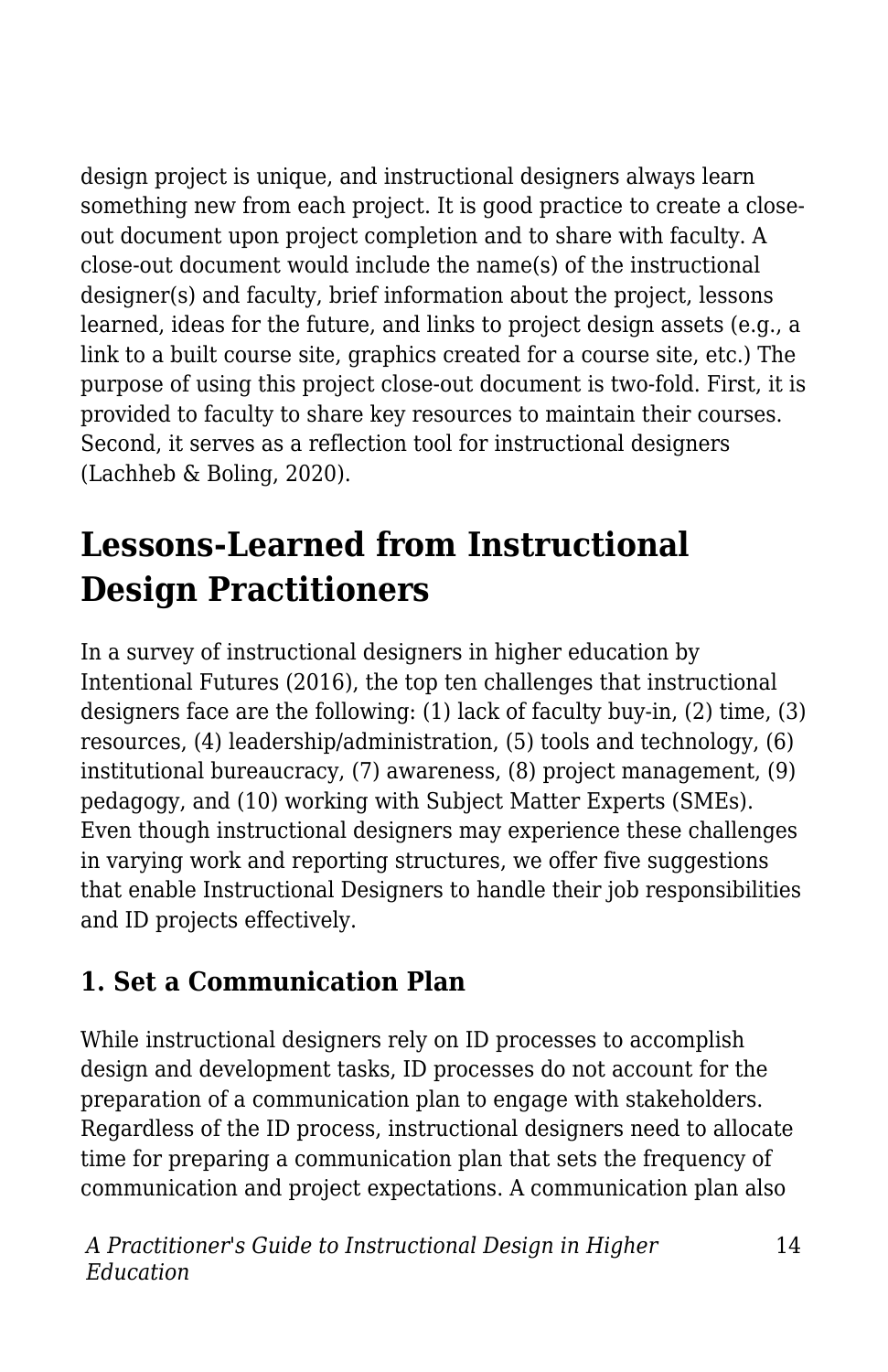enables instructional designers and stakeholders to formatively assess ID projects at different development stages. Instructional designers should be aware that stakeholders, especially those new to working with an instructional designer, may be reluctant to provide project updates. For this reason, instructional designers should provide examples of successful ID projects and a communication plan that allows stakeholders to set a baseline for project success.

### **2. Invest Time in the Analysis of ID Projects: Do Your Homework**

Instructional designers in higher education are often involved in several projects at once. Reflection of day-to-day tasks is essential to understanding the time commitments devoted to each project. While ID processes guide the creation of instruction, new instructional designers frequently spend more time in development tasks. However, experienced instructional designers "do their homework" before embarking on a new design project. They invest additional time in the analysis phase of project requirements, audience, instructional activities, and assessment.

### **3. Leverage Templates or Rubrics to Improve Efficiency**

Establishing a workflow enables instructional designers to correctly identify requirements, assessments, and activities throughout the ID process. During and between steps in the ID process, smaller steps in ID projects support project milestones including creating objectives, uploading assessment items, creating modules, and performing informal quality checks. However, these smaller steps are timeconsuming tasks and may distract instructional designers from allocating project time effectively. Templates and design precedents (Boling, 2020) allow instructional designers to work efficiently and spend less time on repetitive tasks.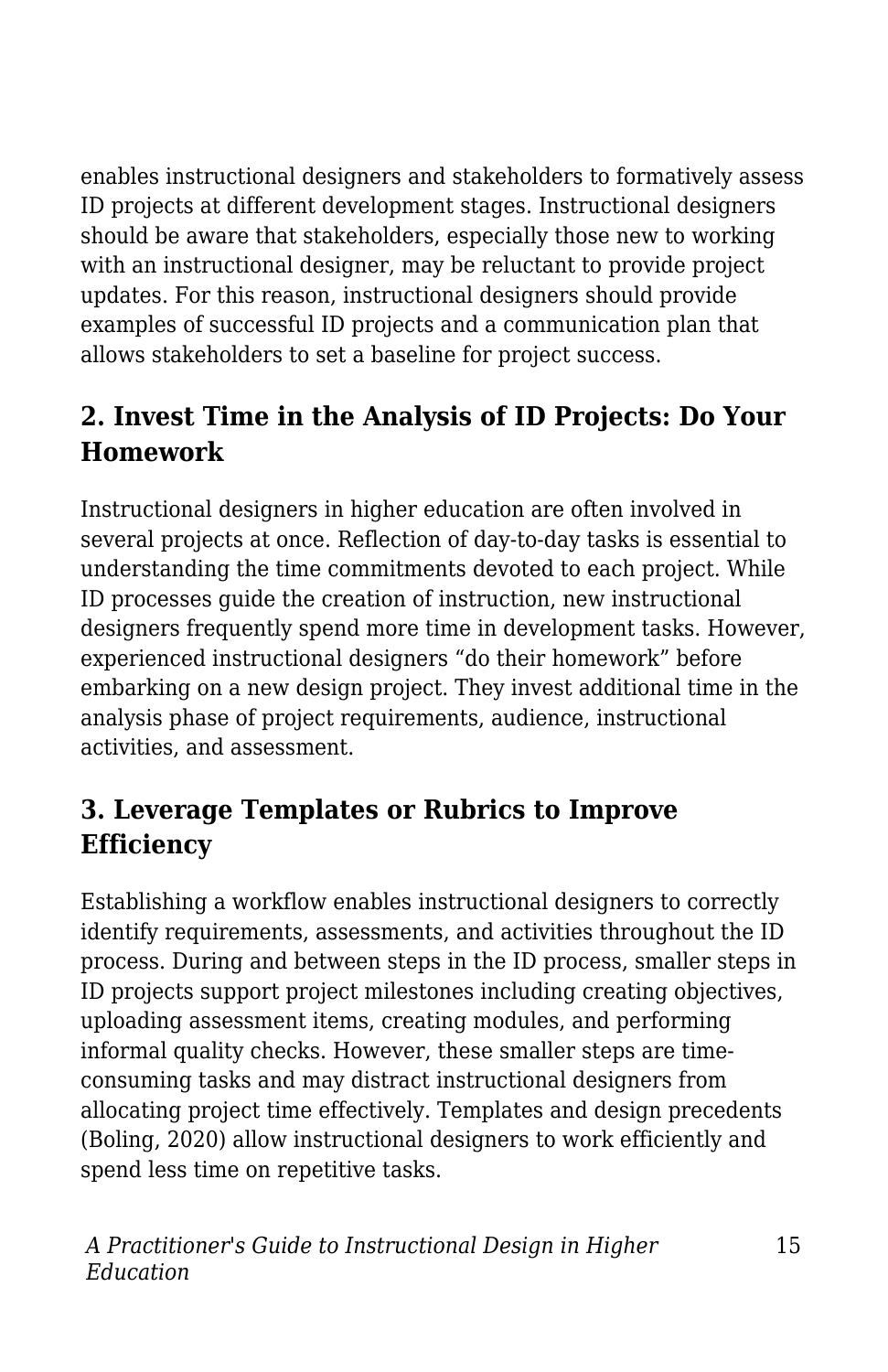### **4. Seek Professional Development as a Continuous Endeavor**

Attending excellent professional development allows instructional designers to learn new ID tools, thus, enrich their ID toolbox, and strengthen their professional relationships with stakeholders. Effort toward professional development should not be limited to one-time events such as conference presentations and workshops. Instead, professional development should be considered as a continuous endeavor toward seeking research-based evidence in pedagogy and educational technologies that support different instructional contexts and types of learners.

# **Instructional Design Project Management and Course Development Templates**

Modalities of learning are evolving as the nature of higher education changes. Learners have become global and diverse. Higher education institutions strive to succeed in the 21st-century global environment. Meeting diverse learners' needs through offering accessible programs and courses for online and non-traditional learners is a priority. These rapidly changing factors call for rigorous professional character among instructional designers who could be true agents of change and guarantors of design (Nelson & Stolterman, 2012). We believe the following ID project management practices would support instructional designers' work in a rapidly changing higher education landscape.

#### **Instructional Designers' Interpersonal and Communication Skills Built Around Project Management**

For an instructional designer involved in a project, stakeholders are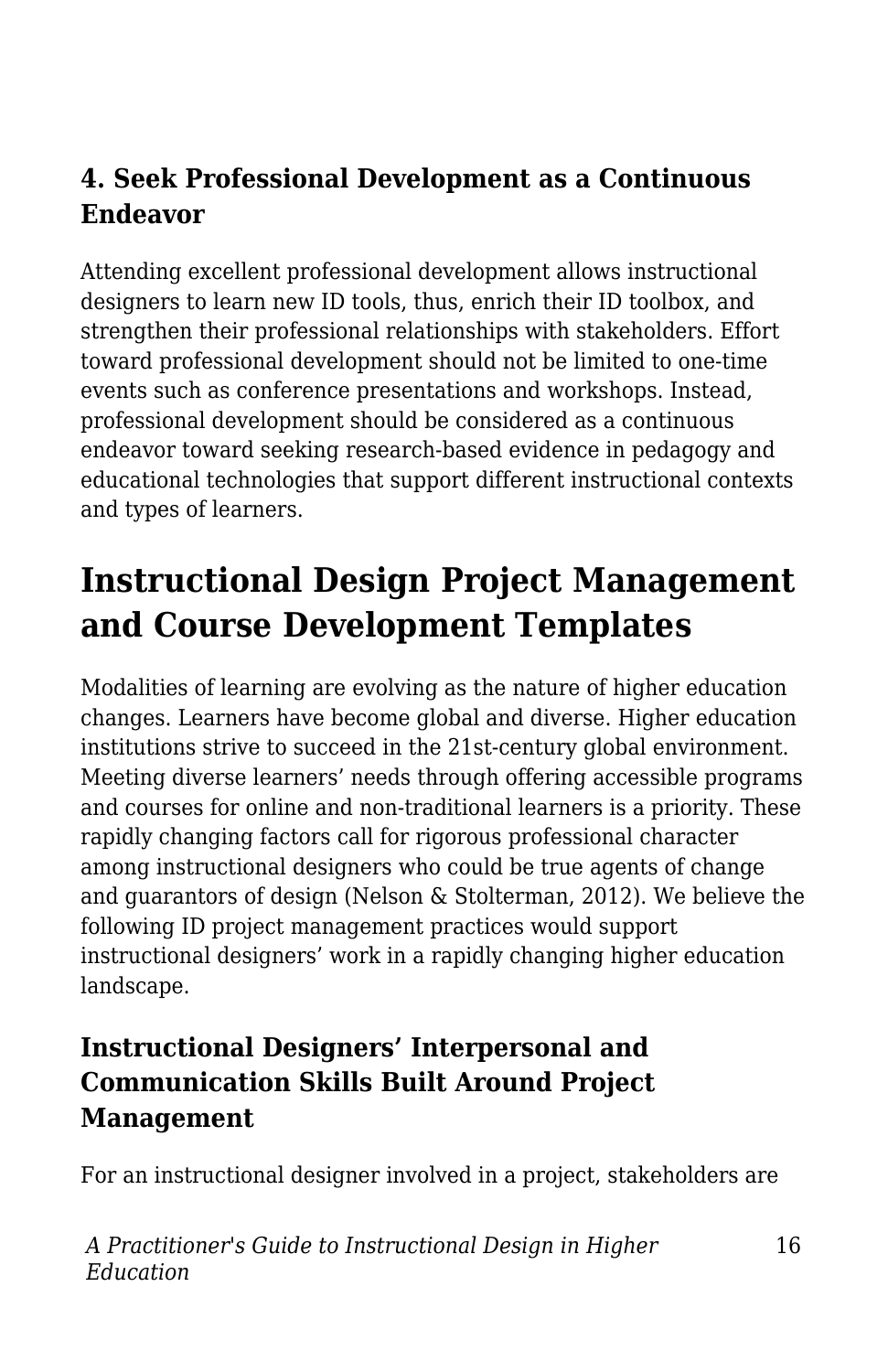the primary beneficiaries of the project deliverables, services, or outcomes. In daily operations, instructional designers collaborate and communicate with each stakeholder at different levels of the institution. For high visibility projects, such as online program development with many stakeholders, instructional designers need to make sure the wider audience has accurate information about the project. Instructional designers need to know each stakeholder's role clearly and communicate at all authority levels. Interpersonal and communication skills are essential for instructional designers to manage a successful project.

### **Instructional Design Project Management Process and Templates**

Richey et al. (2001) identified four roles for instructional designers: analyst, evaluator, e-learning specialist, and project manager. The project manager's role is essential and provides solutions to the changing demands in higher education. When managing a project, instructional designers plan the project's scope and create a Work Breakdown Structure (WBS) by dividing the project deliverables and work into manageable components (e.g., design and build a plan with specific milestones for the project). During the implementation process, they perform the planned design and development efforts and engage the stakeholders to ensure that adequate information is exchanged with them.

At the end of the project, instructional designers review the project to ensure outcomes (e.g., online courses and programs) meet standards or quality assurance. They may also verify that project implementation was completed according to the agreed upon services with stakeholders through feedback collected to enhance these deliverables in the future (e.g., feedback surveys). The following template provides an example to help instructional designers or instructional designer teams manage a project and track progress. If necessary, the stakeholders can also be added to engage with the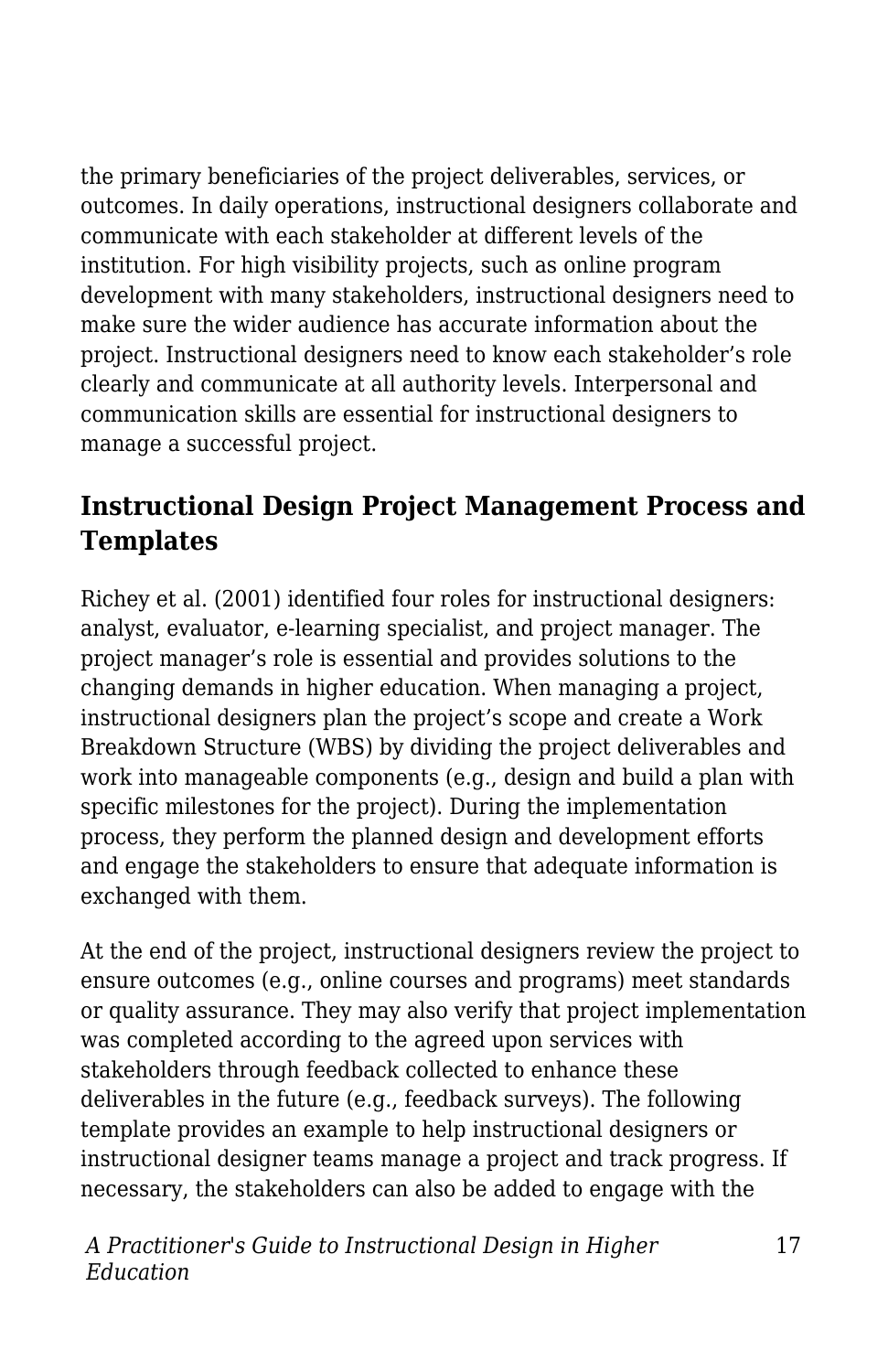process by receiving up-to-date project statuses and exchanging effective information (Figure 2).

#### Figure 2

Instructional Design Project Management Template using Trello



Picture of a Trello planning template

Further, course design tips are offered through a [lesson planning](https://drive.google.com/file/d/1V6ZtKqqgYuDyUiI-aD3o9YG-lZQZ1yqE/view?usp=sharing) [template](https://drive.google.com/file/d/1V6ZtKqqgYuDyUiI-aD3o9YG-lZQZ1yqE/view?usp=sharing), which aligns a broad course goal, a lesson objective, student learning outcomes, and student learning artifacts. This template can also be easily adapted into a course blueprint for the early stages of course planning.

### **Professional Development for Instructional Designers**

Professional development efforts should focus on staying current in pedagogical and technological approaches. International and national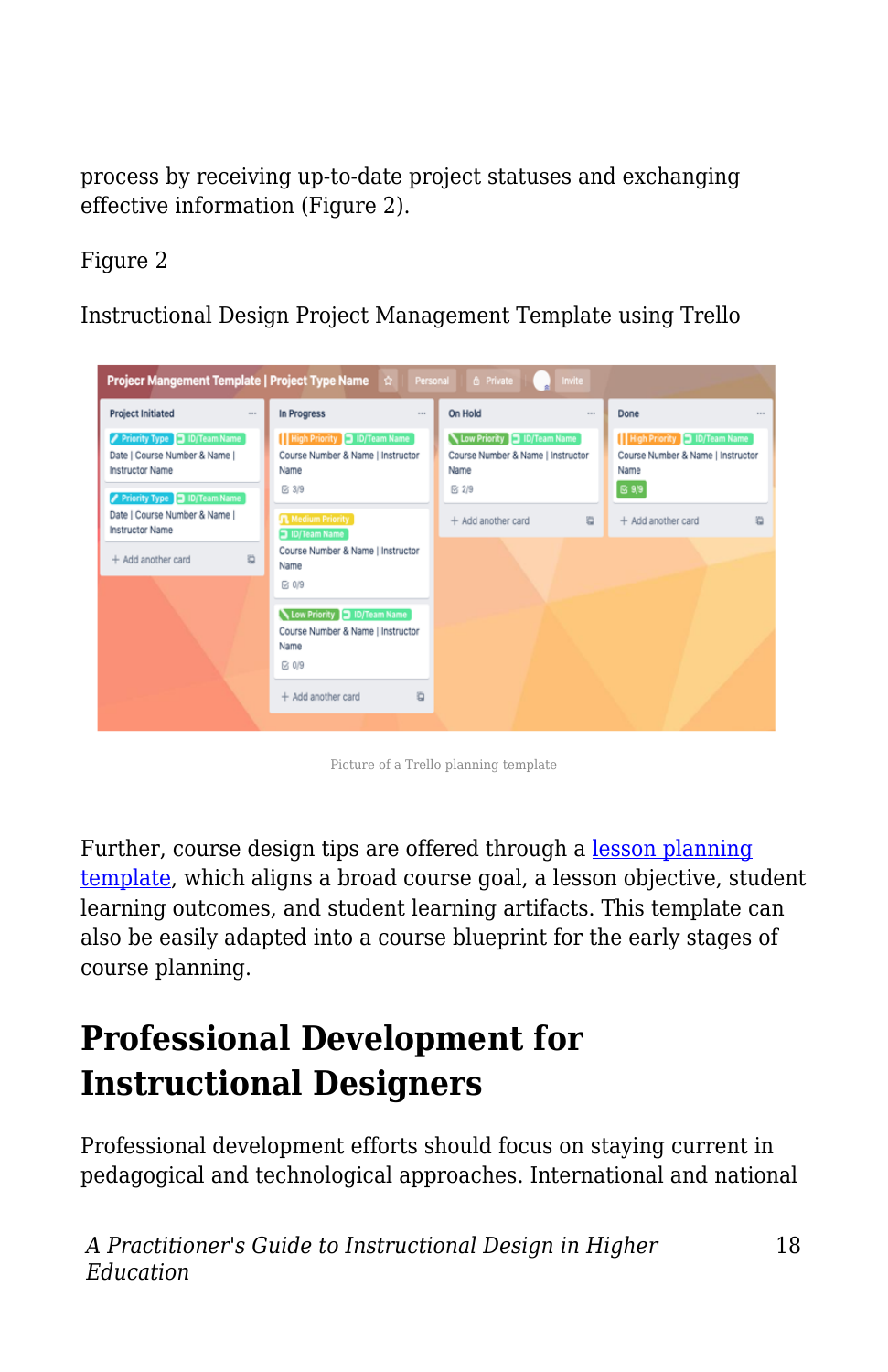conferences are great venues for presenting and sharing knowledge with colleagues. In contrast, local and regional conferences provide a close-knit network of professionals dedicated to educational technology support and course development management. Table 1 (see next page) summarizes the conferences dedicated to ID and online learning in higher education and the different types of audiences these conferences best serve (See also [Inside HigherEd](https://www.insidehighered.com/events_people) which delivers a directory of conference events in higher education).

Table 1

National and Regional Conferences and Who They Best Serve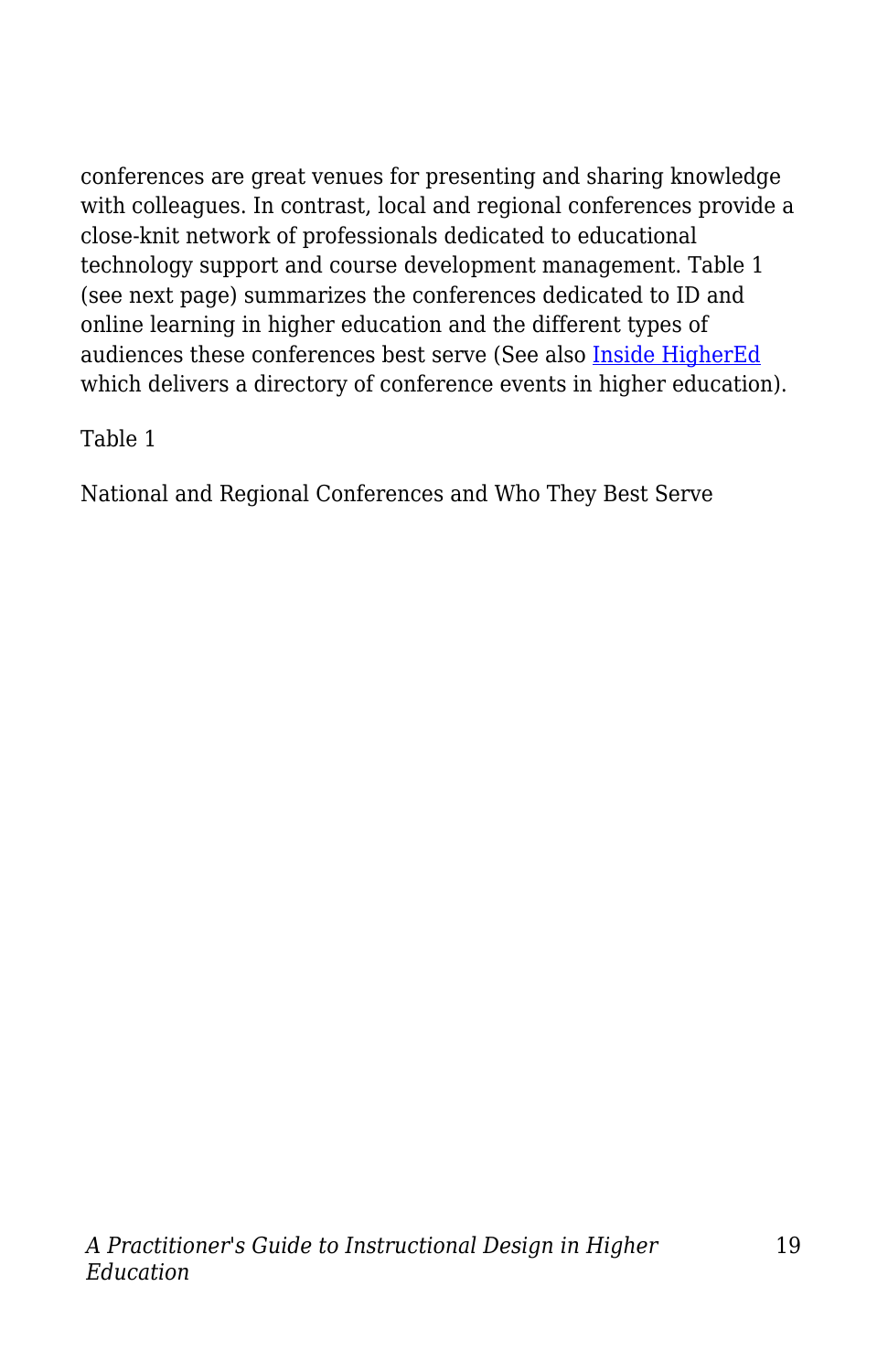| National &<br>International                                                                      | Who They Best Serve |                                                                                                                                       |   |  |  |  |
|--------------------------------------------------------------------------------------------------|---------------------|---------------------------------------------------------------------------------------------------------------------------------------|---|--|--|--|
|                                                                                                  | Consultant          | Instructional Instructional Educational Faculty/ K-12<br>Designer/ Technologist/Technology Researcher Teacher<br>Tech. Coach Director |   |  |  |  |
| <b>Association for</b><br>Educational<br>Communication                                           |                     | $\cdot$                                                                                                                               | ٠ |  |  |  |
| and<br>Technology<br><b>(AECT)</b>                                                               |                     |                                                                                                                                       |   |  |  |  |
| American<br>Talent<br>Development<br>(ATD)                                                       |                     |                                                                                                                                       |   |  |  |  |
| Online<br>Learning<br>Consortium                                                                 |                     |                                                                                                                                       |   |  |  |  |
| <b>OLCI</b><br>International                                                                     |                     |                                                                                                                                       |   |  |  |  |
| Society of<br><b>Technology</b> in<br>Education<br>(ISTE)                                        |                     |                                                                                                                                       |   |  |  |  |
| American<br>Educational<br>Research                                                              |                     |                                                                                                                                       |   |  |  |  |
| <b>Association</b><br>(AERA) -<br><b>Instructional</b><br>Technology                             |                     |                                                                                                                                       |   |  |  |  |
| <b>Special</b><br><b>Interest Group</b>                                                          |                     |                                                                                                                                       |   |  |  |  |
| University<br>Professional<br>and Continuing<br><b>Education</b><br><b>Association</b>           |                     |                                                                                                                                       |   |  |  |  |
| (UPCEA)<br>International<br><b>Council</b> for                                                   |                     |                                                                                                                                       |   |  |  |  |
| Open and<br>Distance<br><b>Education</b><br>(ICDE)                                               |                     |                                                                                                                                       |   |  |  |  |
| <b>EDUCAUSE</b><br>Open                                                                          |                     |                                                                                                                                       |   |  |  |  |
| Education<br>Conference<br>(OpenEd)                                                              |                     |                                                                                                                                       |   |  |  |  |
| <b>Distance</b><br><b>Teaching and</b><br>Learning<br>(DT&L)                                     |                     |                                                                                                                                       |   |  |  |  |
| Conference<br><b>Association for</b>                                                             |                     |                                                                                                                                       |   |  |  |  |
| the<br>Advancement<br>of Computing<br><b>Education</b><br>(AACE)                                 |                     |                                                                                                                                       |   |  |  |  |
| Society for<br><b>Information</b><br>Technology<br>and Teacher<br><b>Education</b>               |                     |                                                                                                                                       |   |  |  |  |
| (SITE)<br>EdMedia +<br>Innovate                                                                  |                     |                                                                                                                                       |   |  |  |  |
| Learning<br><b>Association on</b>                                                                |                     |                                                                                                                                       |   |  |  |  |
| Higher<br><b>Education and</b><br><b>Accessibility</b><br>(AHEAD)<br>Regional                    |                     |                                                                                                                                       |   |  |  |  |
| Organizations<br>Summer                                                                          |                     |                                                                                                                                       |   |  |  |  |
| <b>Institute on</b><br><b>Distant</b><br>Learning and<br>Instructional<br>Technology<br>(SIDLIT) |                     |                                                                                                                                       |   |  |  |  |
| Association for •<br><b>Career</b> and<br><b>Technical</b><br>Education<br>(ACTE)                |                     |                                                                                                                                       |   |  |  |  |
| <b>Focus</b> on<br><b>Teaching</b> and<br>Technology<br>(FTTC)                                   |                     |                                                                                                                                       |   |  |  |  |
| eMints<br><b>National</b><br>Center                                                              |                     |                                                                                                                                       |   |  |  |  |

*A Practitioner's Guide to Instructional Design in Higher Education*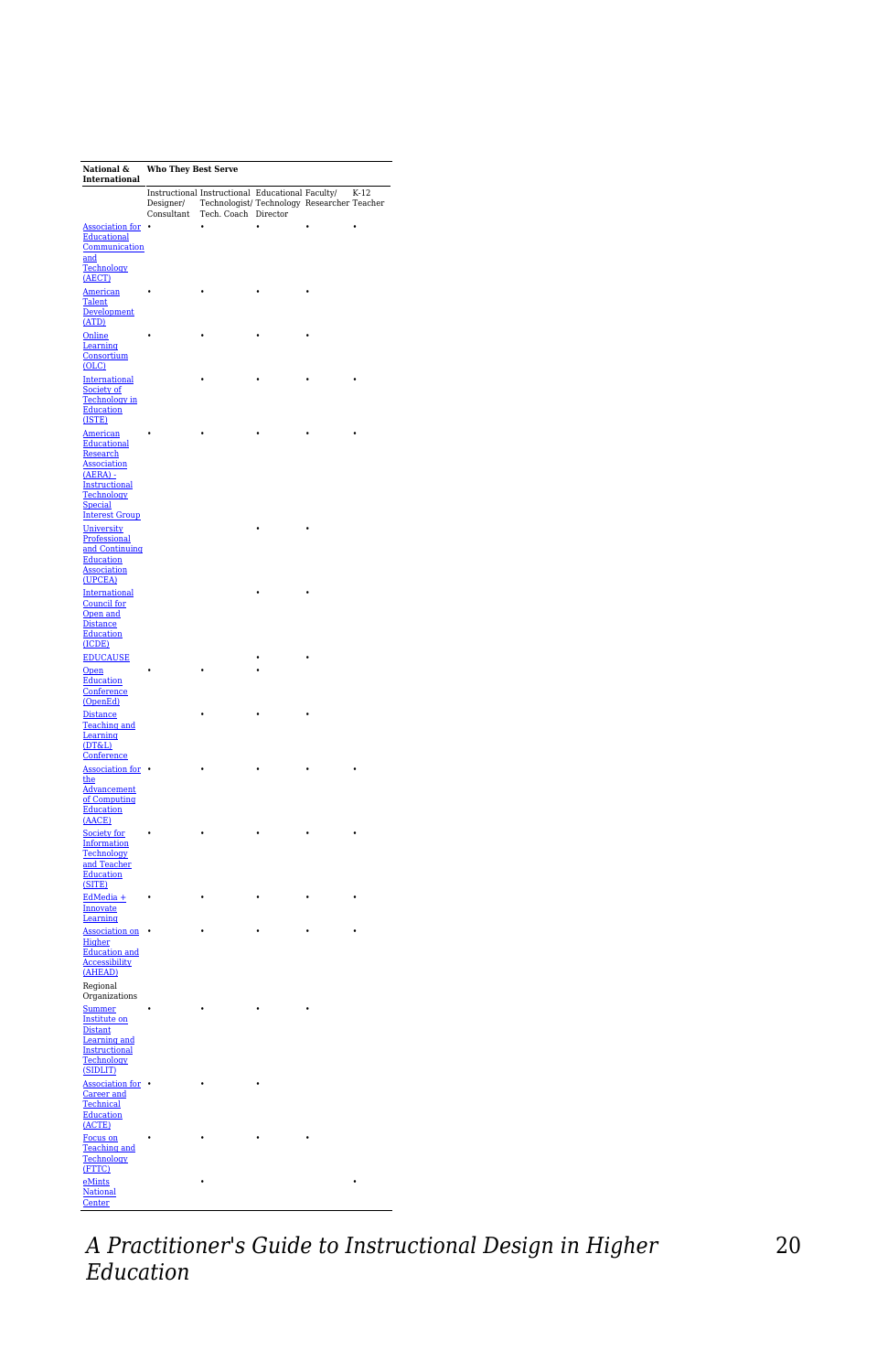Instructional Designers should be able to self-assess professional knowledge and take steps towards professional growth and learning aligned with institutional goals. In the ID field, prominent professional organizations are the American Talent Development (ATD), Association for Educational Communication and Technology (AECT), Online Learning Consortium (OLC), International Society of Technology in Education (ISTE), and International Board of Standards for Training, Performance, and Instruction (IBSTPI). Table 2 provides information on each organization's competencies and different distance learning quality frameworks that can be sought.

#### Table 2

Instructional Design Competencies and Distance Learning Quality Frameworks

| <b>Instructional Design</b>                                                                  | <b>Distance Learning Quality</b>                                                                                                                  |
|----------------------------------------------------------------------------------------------|---------------------------------------------------------------------------------------------------------------------------------------------------|
| Competencies                                                                                 | Frameworks                                                                                                                                        |
| <b>ATD</b> - Competency Model for<br><b>Learning and Development</b><br><b>Professionals</b> | <b>International Council for Open and</b><br><b>Distance Education: Quality Models</b><br>in Online and Open<br><b>Education Around the Globe</b> |
| <b>AECT</b> - Instructional Design                                                           | <b>National Standards for Quality</b>                                                                                                             |
| <b>Standard for Distance Learning</b>                                                        | Online Programs (for K-12)                                                                                                                        |
| <b>ISTE</b> - Standards for Teachers,                                                        | iNACOL National Standards for                                                                                                                     |
| <b>Students, Leaders and Coaches</b>                                                         | <b>Quality Online Programs</b>                                                                                                                    |
| <b>IBSTPI - Instructional Designer</b>                                                       | <b>Blackboard Inc Exemplary Course</b>                                                                                                            |
| Competencies                                                                                 | <u>Program</u>                                                                                                                                    |
|                                                                                              | <b>OLC</b> - Five Pillars of Quality Online<br><b>Education</b>                                                                                   |
|                                                                                              | <b>QM Higher Education Course</b><br><b>Design Rubric</b>                                                                                         |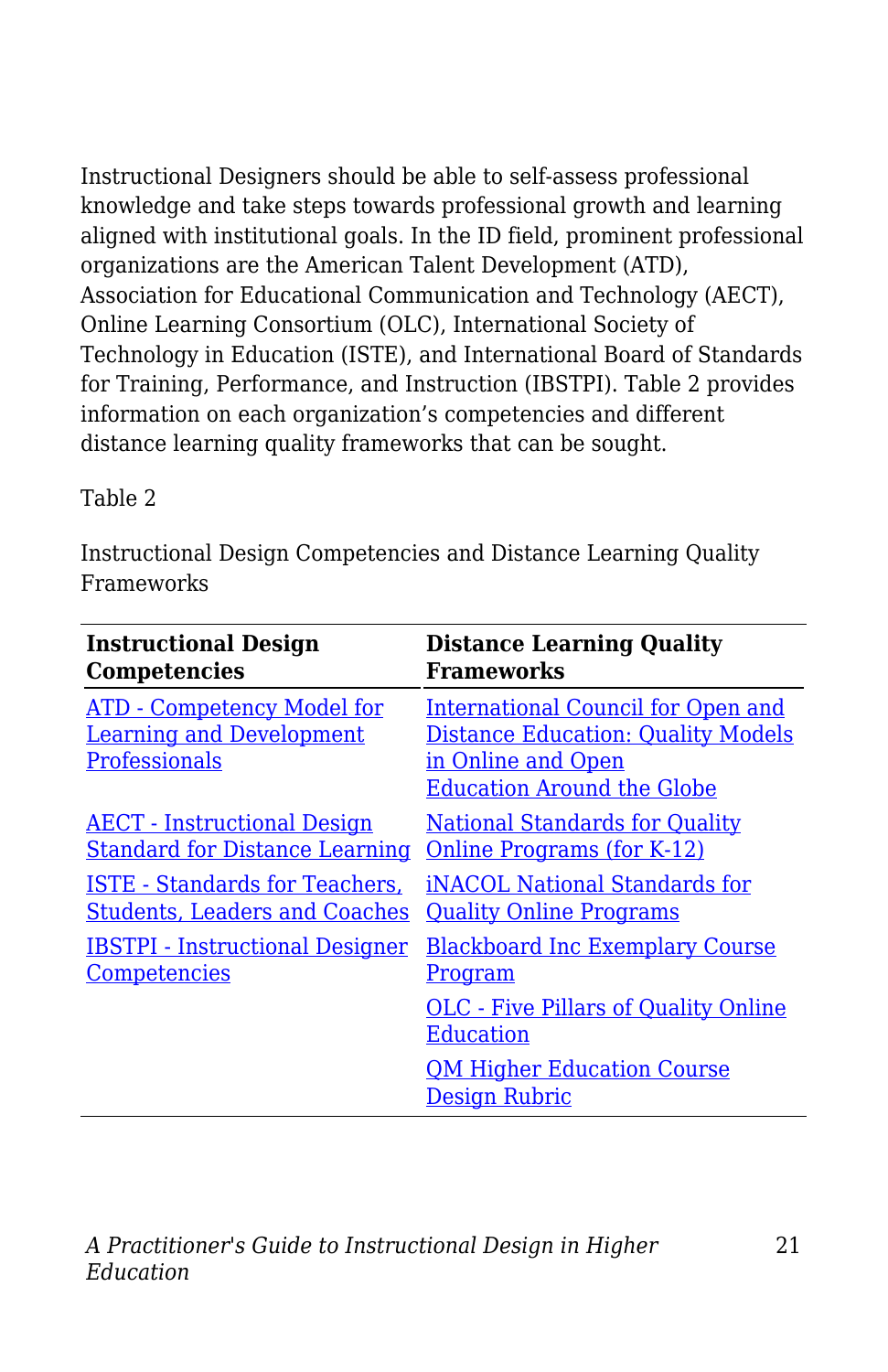# **Conclusion**

In this book chapter, we detail our professional experiences regarding the different types of projects that ID professionals manage within their respective institutions of higher education. In return, instructional designers of varying degrees of professional experience can equip themselves with an understanding of how their work environments and reporting structures influence the management, collaboration, and implementation of ID projects. We hope that instructional designers enhance their existing pedagogical and technical toolkit to support the development of effective, efficient, equitable, and enjoyable learning experiences. Instructional designers possess diverse skill sets that are important to maintain and enrich through professional development events and opportunities. The significant ID project management practices shared in this chapter will support instructional designers' work in a rapidly changing higher education landscape.

### **References**

- Boling, E. (2021). The nature and use of precedent in designing. In J. K. McDonald & R. E. West (Eds.), Design for Learning: Principles, Processes, and Praxis. EdTech Books. [https://edtechbooks.org/-Ercd](https://edtechbooks.org/id/precedent)
- Center for Applied Special Technology. (2018). Universal Design for Learning Guidelines version 2.2. [http://udlguidelines.cast.org](http://udlguidelines.cast.org/)
- Davis, F. D., Bagozzi, R. P., & Warshaw, P. R. (1989). User acceptance of computer technology: a comparison of two theoretical models. Management Science, 35(8), 982-1003. [https://edtechbooks.org/-TVKN](https://doi.org/10.1287/mnsc.35.8.982)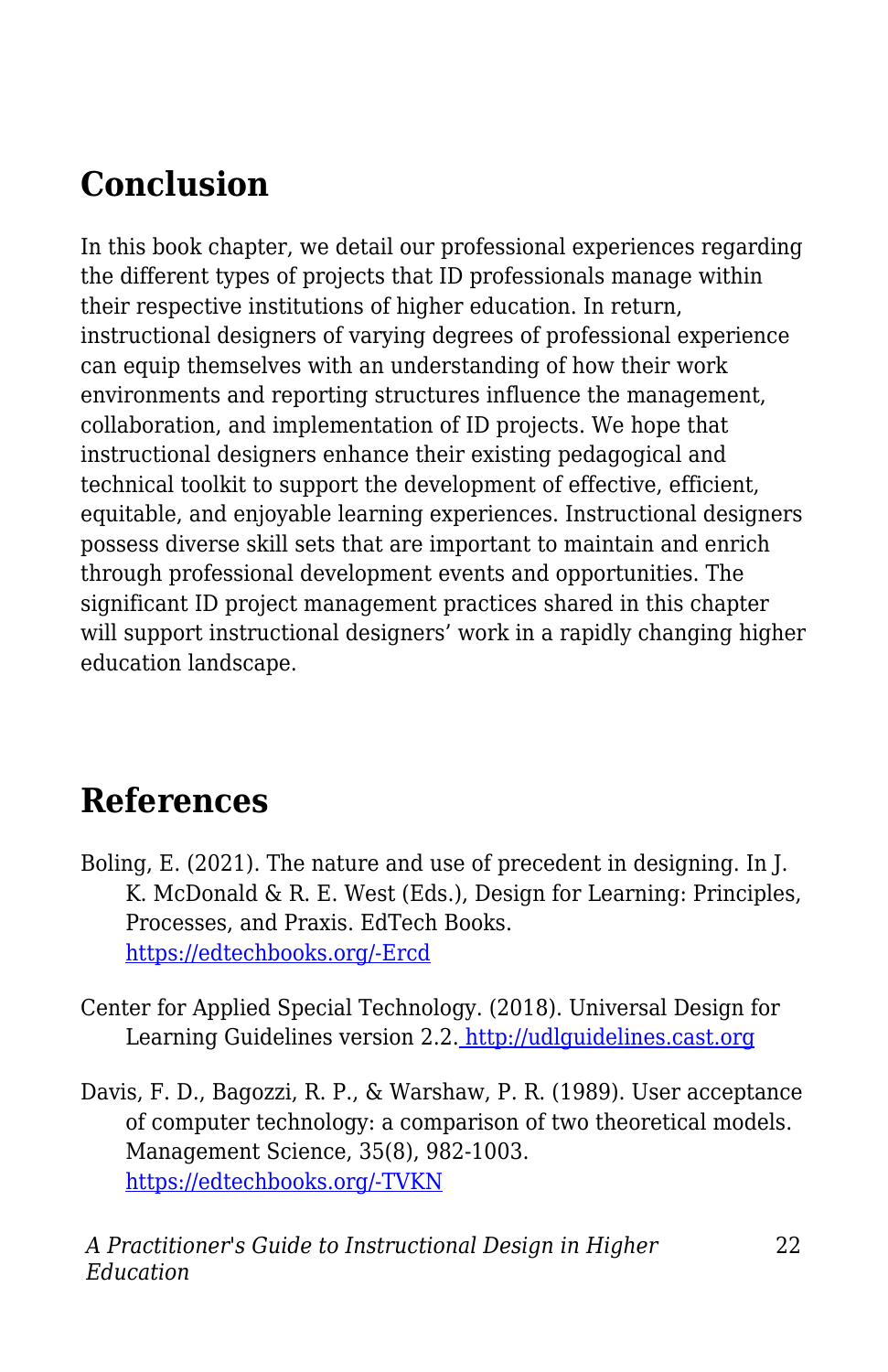- Drysdale, J. (2018). The organizational structures of instructional design teams in higher education: A multiple case study. (Publication No. 115) [Doctoral dissertation, Abilene Christian University]. Digital Commons @ ACU, Electronic Theses and Dissertations[.](https://digitalcommons.acu.edu/etd/115/) [https://edtechbooks.org/-XAri](https://digitalcommons.acu.edu/etd/115/)
- EDUCAUSE. (2021, February 16). 2021 EDUCAUSE Horizon Report. [https://edtechbooks.org/-LGI](https://library.educause.edu/resources/2021/2/2021-educause-horizon-report-information-security-edition)
- Florida Center for Instructional Technology. (2005). The Technology Integration Matrix. <https://fcit.usf.edu/matrix/>
- Gentry, C. G. (1994). Introduction to instructional development: Process and technique. Wadsworth Publishing Company.
- Greer, M. (1992). ID Project Management: Tools and Techniques for Instructional Designers and Developers. Educational Technology Publications.
- Hughes, J., Thomas, R., & Scharber, C. (2006, March). Assessing technology integration: The RAT–replacement, amplification, and transformation-framework. In Society for Information Technology & Teacher Education International Conference (pp. 1616-1620). Association for the Advancement of Computing in Education (AACE)[.](https://www.learntechlib.org/primary/p/22293/) [https://edtechbooks.org/-vkd](https://www.learntechlib.org/primary/p/22293/)
- Intentional Futures. (2016, April 1). The State of Instructional Design - Intentional Futures. Intentional Futures. [https://edtechbooks.org/-CXuy](https://intentionalfutures.com/work/instructional-design/)
- Lachheb, A. (2020). Design failure in instructional design practice: Practitioners' perspective. (Publication No. 28091021) [Doctoral dissertation, Indiana University]. ProQuest Dissertations & Theses Global. [https://edtechbooks.org/-Ivv](https://proxyiub.uits.iu.edu/login?qurl=https%3A%2F%2Fwww.proquest.com%2Fdissertations-theses%2Fdesign-failure-instructional-practice%2Fdocview%2F2445576286%2Fse-2%3Faccountid%3D11620)

Lachheb, A. & Boling, E. (2020). The role of design judgment and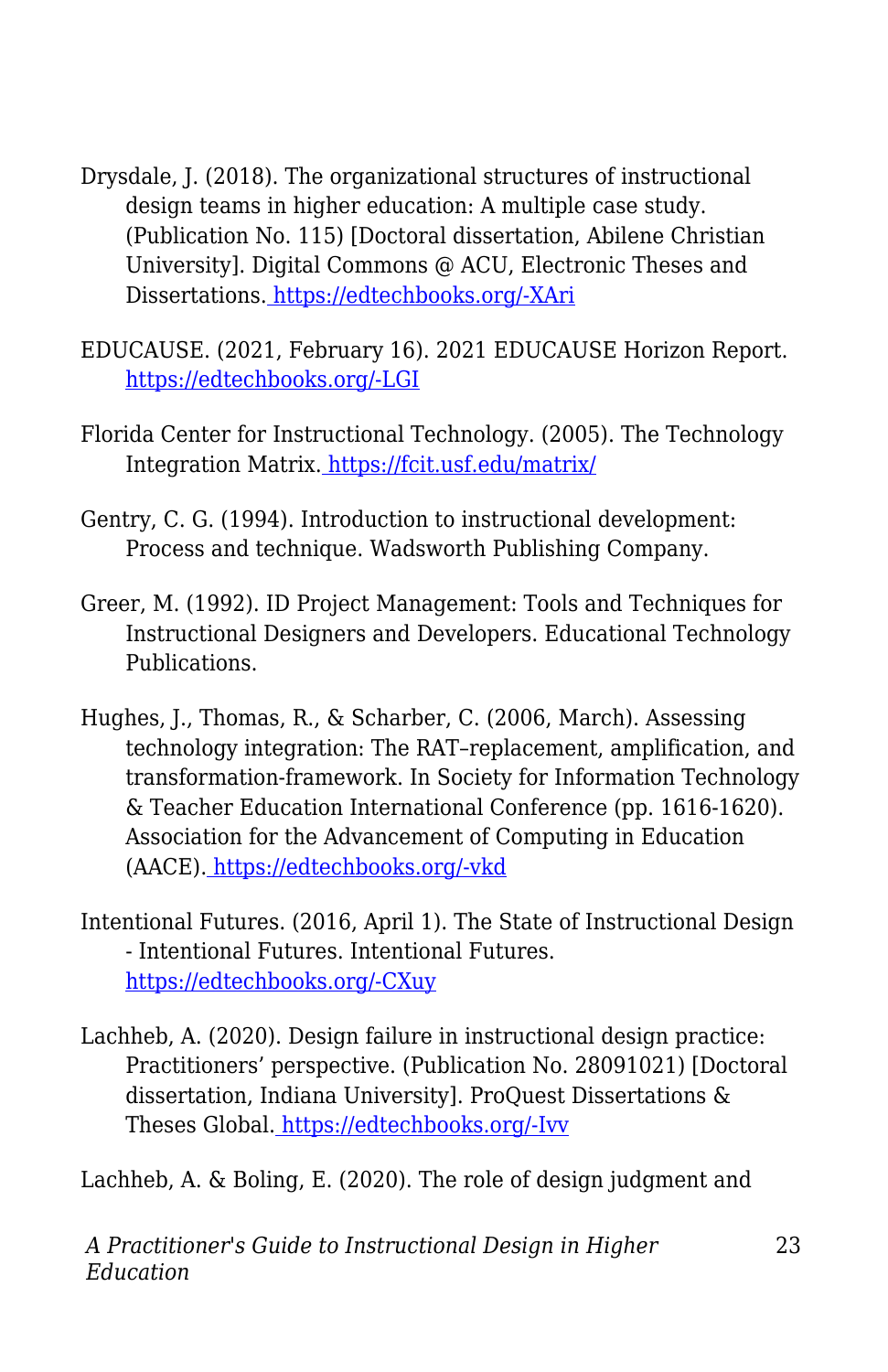reflection in instructional design. In J. K. McDonald & R. E. West (Eds.), Design for Learning: Principles, Processes, and Praxis. EdTech Books. [https://edtechbooks.org/-zPFg](https://edtechbooks.org/id/design_judgment)

- Nelson, H. G., & Stolterman, E. (2014). The design way: Intentional change in an unpredictable world. MIT press.
- PMI. (2004). The Standard for Program Management (1st ed.). Project Management Institute.
- Puentedura, R. R. (2013). SAMR: Getting to transformation. [https://edtechbooks.org/-rPuc](http://www.hippasus.com/rrpweblog/archives/2013/04/16/SAMRGettingToTransformation.pdf)
- Quality Matters (2021). Helping you deliver on your online promise. <https://www.qualitymatters.org/>
- Rabidoux, S., & Rottmann, A. (5). Tips for ADA-compliant inclusive design. [https://edtechbooks.org/-MPp](https://www.insidehighered.com/digital-learning/views/2017/05/03/tips-designing-ada-compliant-online-courses)
- Richey, R. C., Fields, D. C., & Foxon, M. (2001). Instructional design competencies: The standards (3rd ed.). ERIC Clearinghouse. [https://edtechbooks.org/-SwWA](https://eric.ed.gov/?id=ED453803)
- Thamhain, H. J. (1991). Developing project management skills. Project Management Institute. [https://edtechbooks.org/-KJu](https://www.pmi.org/learning/library/learning-leadership-developing-skills-5334)
- Yang, C. S., Moore, D. M., & Burton, J. K. (1995). Managing courseware production: An instructional design model with a software engineering approach. Educational Technology Research and Development, 43(4), 60-70. [https://edtechbooks.org/-itFW](https://doi.org/10.1007/BF02300491)